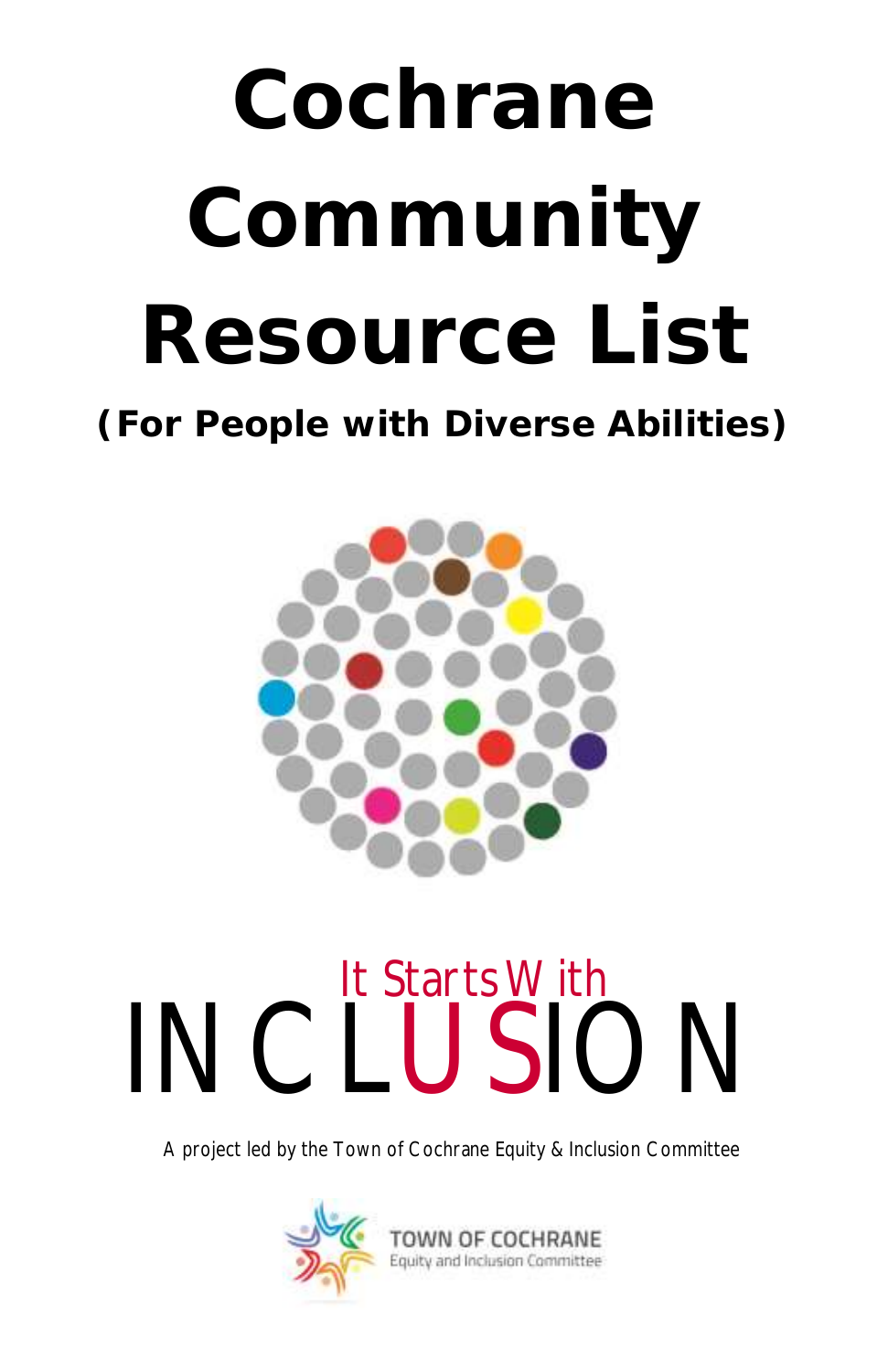This resource directory was compiled in response to an identified community need for information and resources specific for individuals and families with developmental disabilities living in Cochrane. The Town of Cochrane strives to be a complete community to ensure that all residents have opportunities to fulfill their potential and healthy development through our thriving social, economic, and cultural life. It is our hope that this booklet will provide information and/or resources so that all residents in our Town are able to meaningfully participate in community life.

| Table of Contents                     | Page      |
|---------------------------------------|-----------|
| <b>Quick Reference Contacts</b>       | 3         |
| Alberta Government Support Flow Chart | 4         |
| Provincial Funding Programs           | $5 - 7$   |
| Agencies                              | $7 - 12$  |
| <b>Educational Resources</b>          | $12 - 14$ |
| <b>Emerging Community Resources</b>   | 14        |
| Caregiver & Family Support            | $14 - 17$ |
| Employment                            | 17        |
| Recreation                            | $17 - 21$ |
| Transportation                        | $21 - 22$ |
| Housing                               | $22 - 23$ |
| <b>Additional Resources</b>           | $23 - 26$ |

**Calling Toll free in Alberta** Dial 403-310-0000, prior to the area code and telephone number for toll-free, province-wide access. From a cellular telephone, enter #310 (for Telus-Bell) or \*310 (for Rogers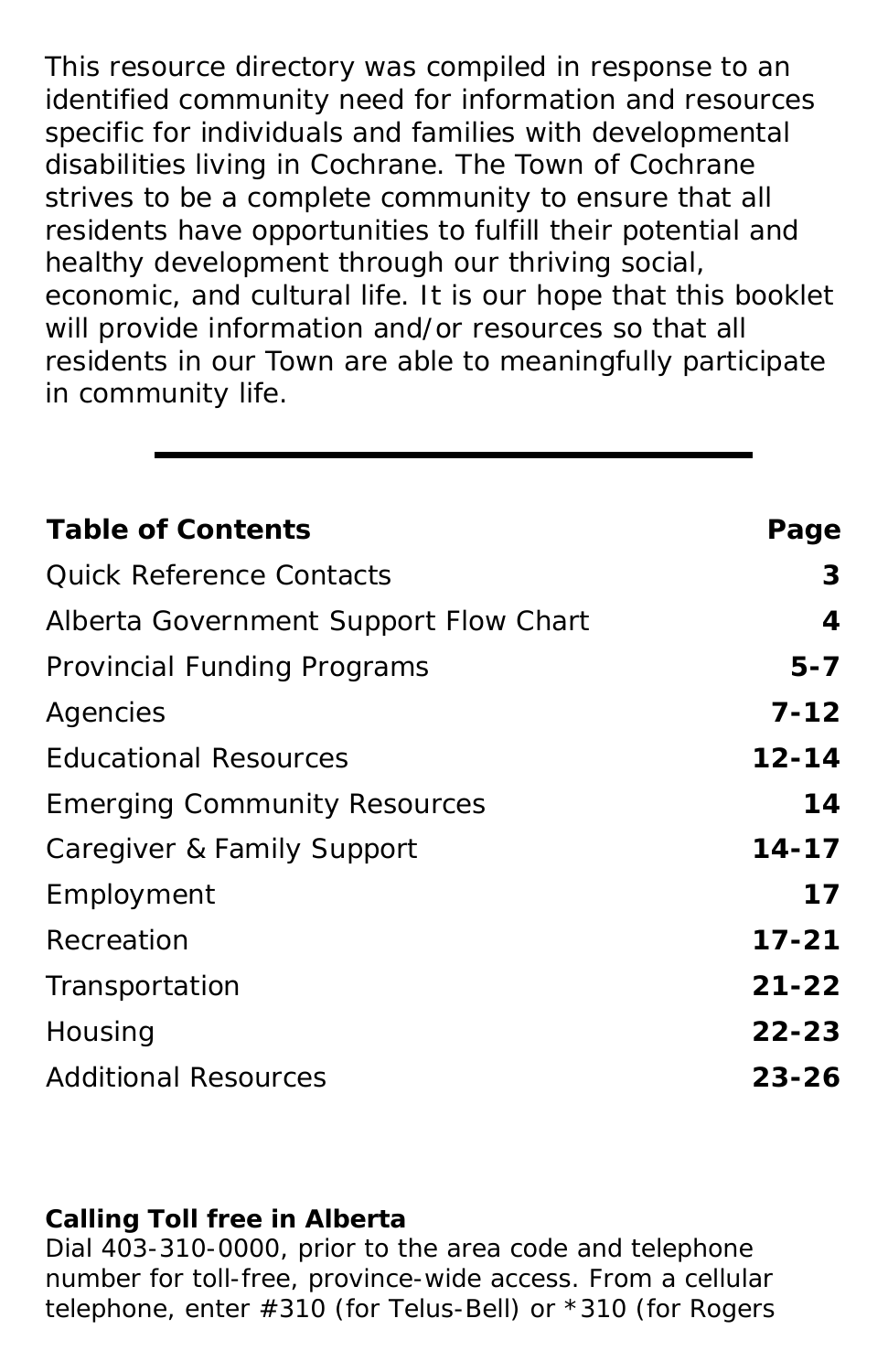#### **Quick Reference Contacts**

| Dial 911                                                                                                                                                                |
|-------------------------------------------------------------------------------------------------------------------------------------------------------------------------|
| 403-932-2213                                                                                                                                                            |
| <b>Dial 211</b>                                                                                                                                                         |
| Dial 811                                                                                                                                                                |
| 403-851-8055                                                                                                                                                            |
| 403-851-6000                                                                                                                                                            |
| 403-266-4357<br>Serves Calgary, Cochrane and surrounding areas                                                                                                          |
| Elder Abuse Crisis Line (24hr) 403-705-3250<br>Elder abuse is any action or inaction by self or others that<br>jeopardizes the health and well-being of an older adult. |
|                                                                                                                                                                         |

**Mental Health Help Line (24hr) 1-877-303-2642**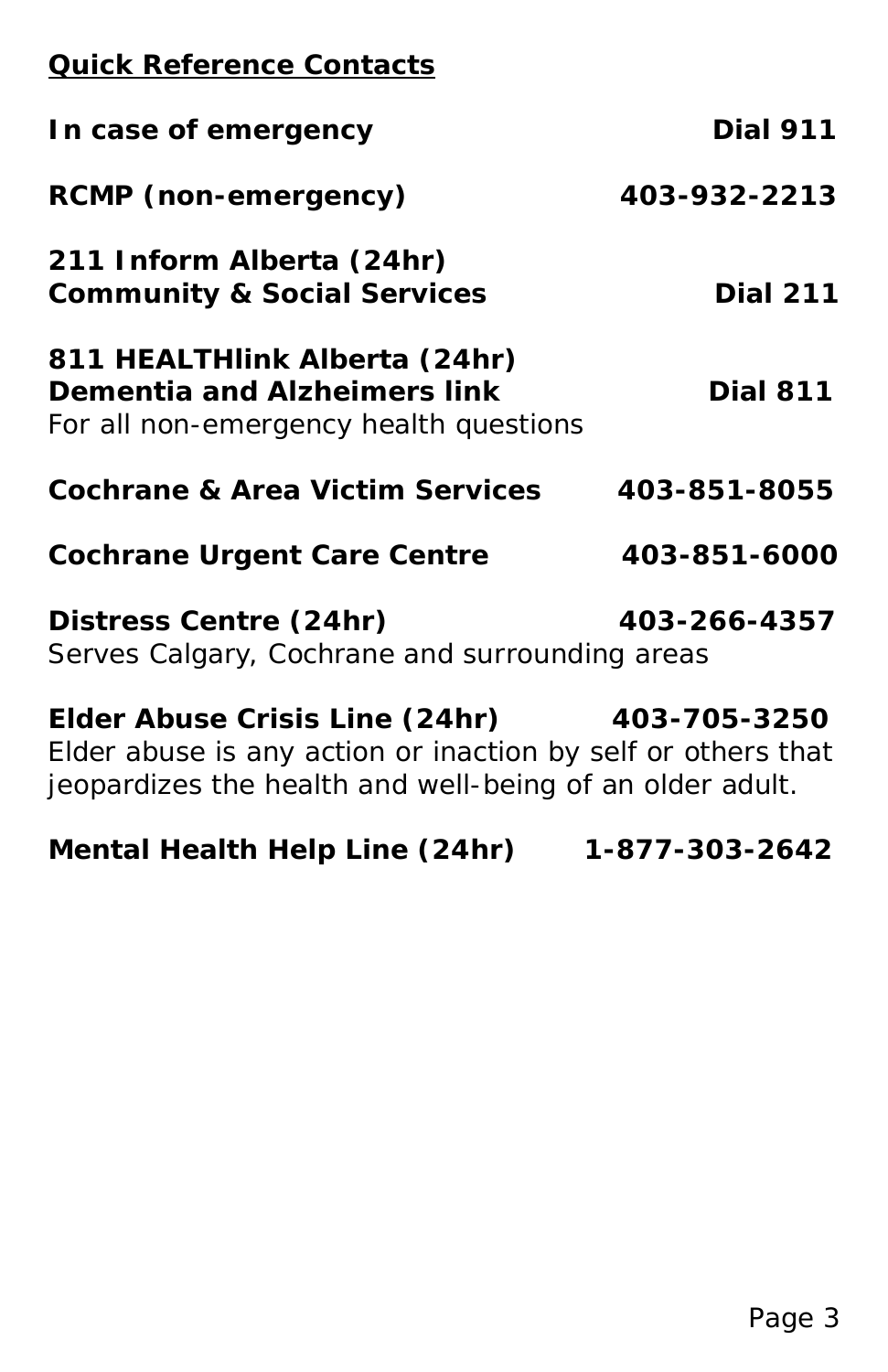

Indicates the majority of Cochrane residents & families deal with Family Managed Services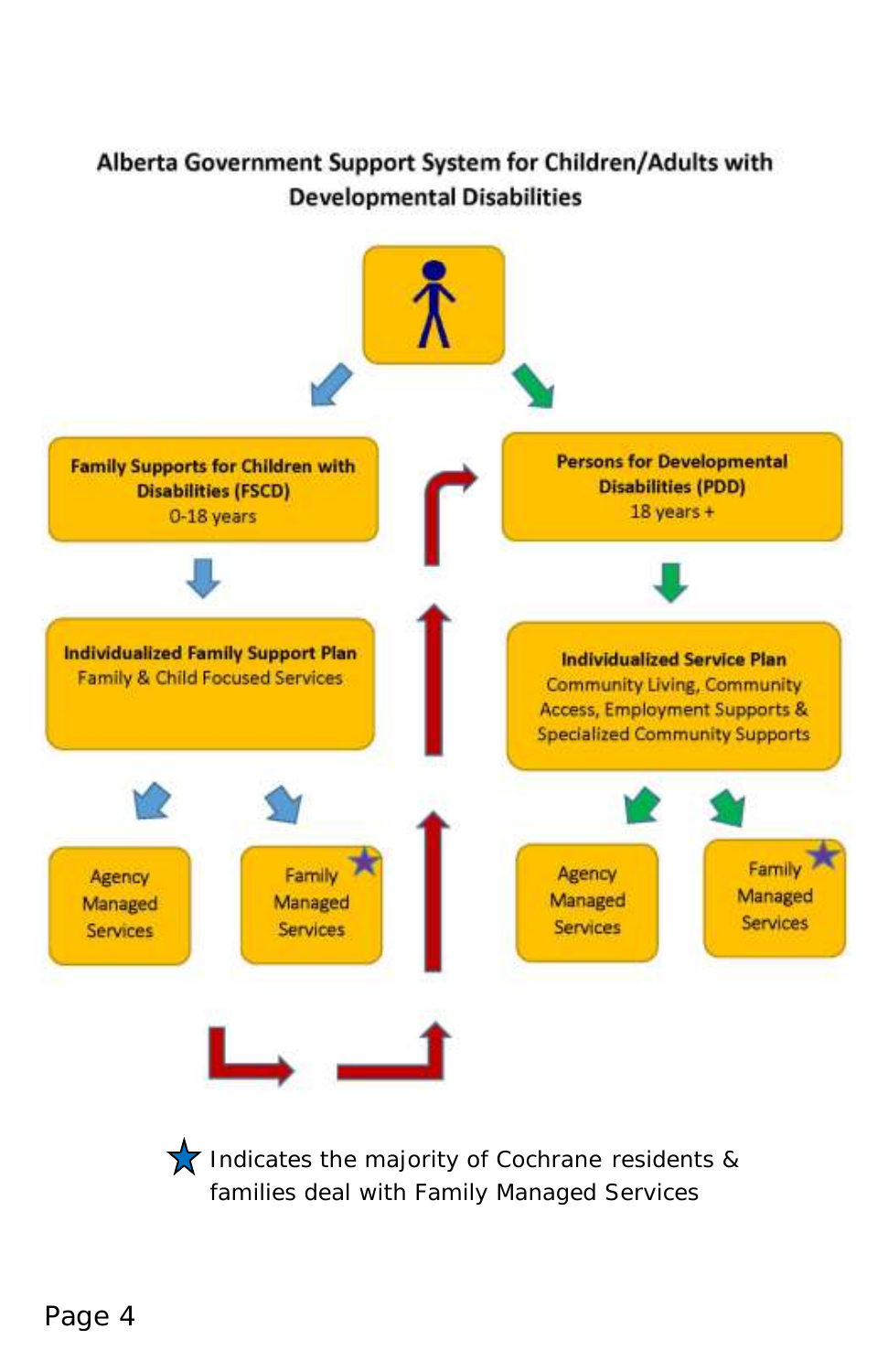#### **Provincial Funding / Programs**

**Alberta Supports Toll Free 1-877-644-9992**

Information and referral on provincial social based assistance programs and services offered by the Alberta Government. Tuesdays and Thursdays an Alberta Supports Worker can be accessed through walk in services to discuss the programs below. Located on the 2nd floor of the Provincial Court House at 213 1 St W, Cochrane, AB.

**Assured Income for the Severely 1-877-644-9992 Handicapped (AISH)** 

This Government of Alberta program "provides assistance to adult (18+) Albertans with a permanent disability that substantially limits their ability to earn a living. AISH provides a monthly living allowance, a child benefit, health benefits, and personal benefits. Benefits are provided to assist clients with their living needs and with living as independently as possible. In addition to the monthly living allowance, personal benefits help AISH clients with extra monthly or one-time expenses. In determining an individual's eligibility to receive AISH benefits, consideration is given to the applicant, client and their cohabiting partner's income and assets (Government of Alberta, 2016)."

Website: [www.alberta.ca/aish.aspx](https://www.alberta.ca/aish.aspx)

**Family Support for Children 403-297-7971 with Disabilities (FSCD-birth to 18)**  This Government of Alberta program funds "a wide range of family centered supports and services. Services are meant to help strengthen families' ability to promote their child's healthy development and encourage their child's participation in activities at home and in the community. The program is voluntary; parents remain the guardians for their child and are responsible for all

Continued on next page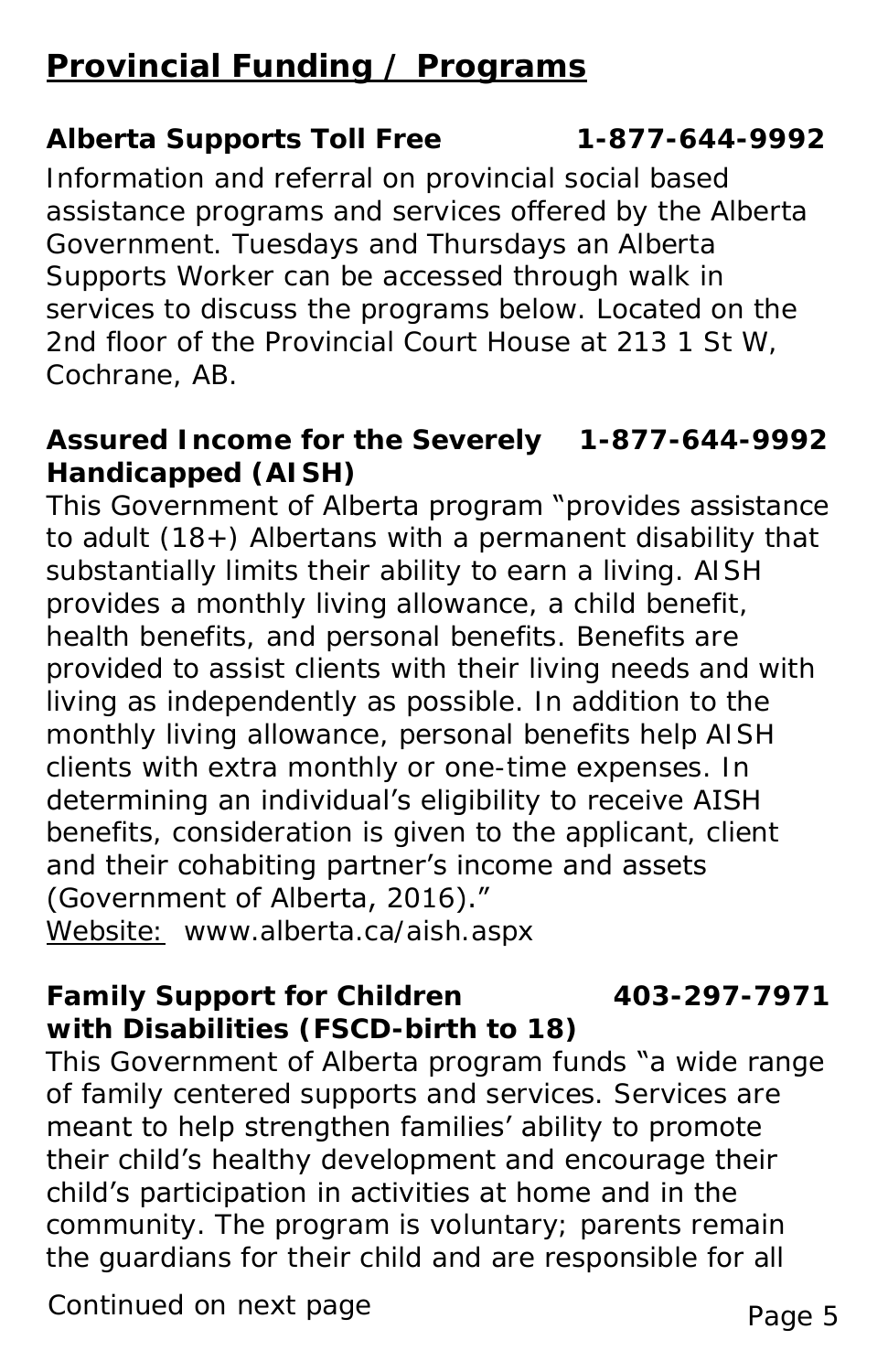decision-making and the usual expenses of raising a child until their child turns 18 years old. The FSCD program works in partnership with eligible families to provide supports and services based on each child and family's individual assessed needs (Government of Alberta, 2016)."

Website: [www.humanservices.alberta.ca/disability](http://www.humanservices.alberta.ca/disability-services/14855.html)[services/14855.html](http://www.humanservices.alberta.ca/disability-services/14855.html)

**Jumpstart (3-18 years)**

Jumpstart provides funding for children & youth ages 3-18 to access recreational/sports activities. Contact Cochrane FCSS or Spray Lake Sawmills Family Sports Centre for applications and submissions.

Website: www.jumpstart.canadiantire.ca/en.html FCSS: 403-851-2250

Spray Lakes Family Sports Centre: 403-932-1635

**Persons for Developmental 1-877-644-9992 Disabilities (PDD)**

This Government of Alberta program "funds programs and services to help Albertans (18+) with developmental disabilities to be a part of their communities and live as independently as they can. The program funds four different kinds of staffing supports based on and individualized service plan (Government of Alberta, 2016)."

- Community Living Supports in home support
- Employment Supports train, educate and support individuals with employment
- Community Access Supports help individuals participate in their community
- Specialized Community Supports are generally short-term supports to help with special circumstances

Website: [www.humanservices.alberta.ca/disability](http://www.humanservices.alberta.ca/disability-services/pdd-guide.html)[services/pdd-guide.html](http://www.humanservices.alberta.ca/disability-services/pdd-guide.html)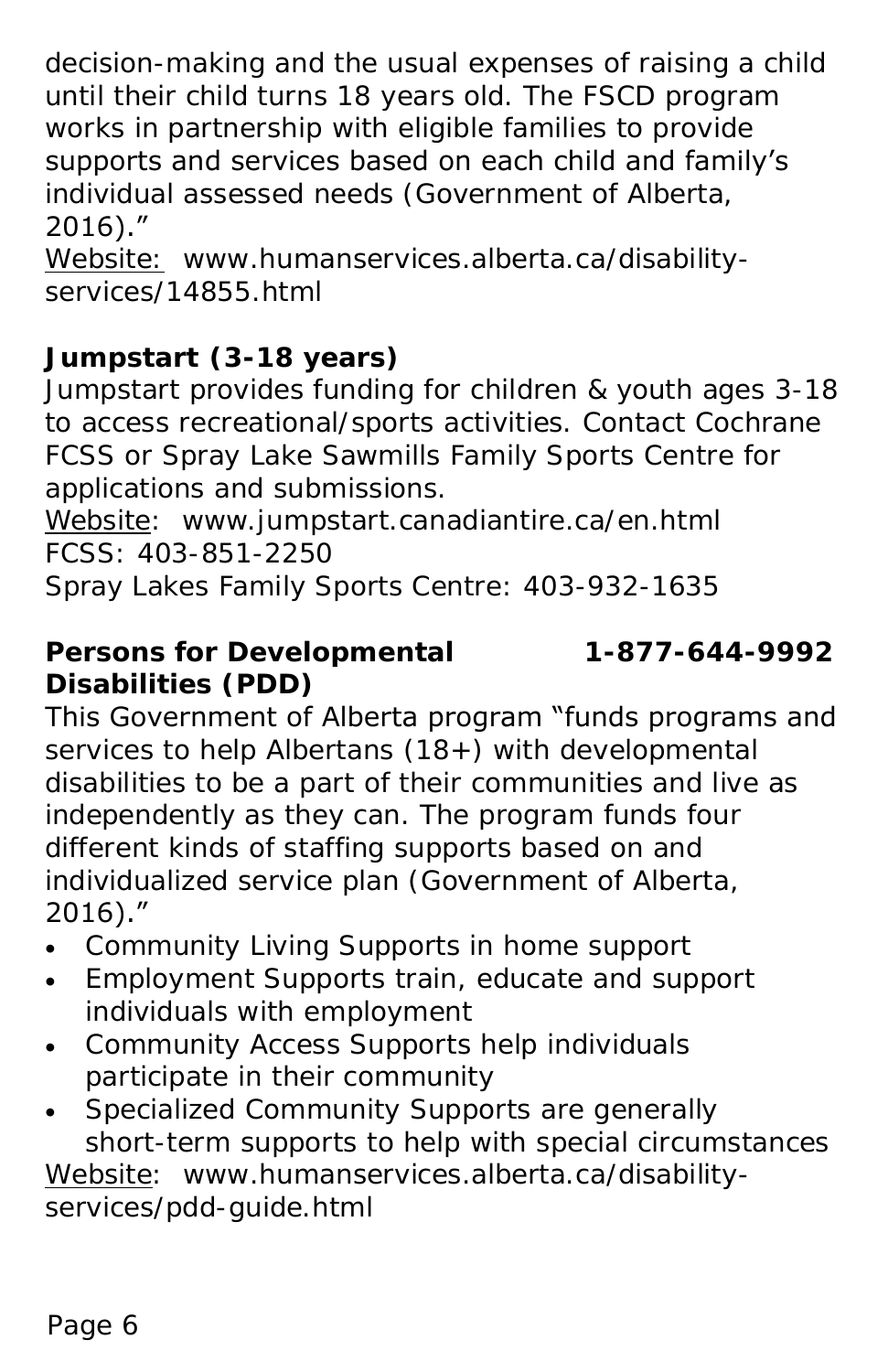**Program Unit Funding (PUF) Alberta Education** In addition to Base Instruction Funding, this is available to approved ECS operators and school authorities for young children who are 2½ to 6 years of age by September 1, and who have been identified with a severe disability/delay. Children are eligible for up to three years of ECS funded programming, depending on age, severity of the disability/delay and its impact on the child's ability to function within an ECS program. The Standards for the Provision of Early Childhood Special Education apply to children who meet the eligibility criteria for special education programming.

#### **Agencies**

**Cause and Effect Foundation 403-523-0150 (6 months - 6 years)**

Cause and Effect Foundation is an Early Intervention Service for Children with special needs that offer supports in Cochrane. They support families who access PUF funding or wish to pay privately. They provide tailored programming within preschool, community and in-home settings. Their team of parents, therapists, child development facilitators and administrators work collaboratively to assist children in achieving maximum development and independence.

Website: [www.causeandeffectfoundation.com](http://www.causeandeffectfoundation.com/)

**Cochrane Community Health 403-851-6111 Centre - Mental Health & Addictions** Provide programs and services for people experiencing mental health issues. Offers short term mental health counseling (1-10) sessions that include:

- Assessing, treating and following up with people
- Providing information

 Referring people to other mental wellness services Website: [www.albertahealthservices.ca/info/facility.aspx?](http://www.albertahealthservices.ca/info/facility.aspx?id=1493&service=427)  $id = 1493$ &service=427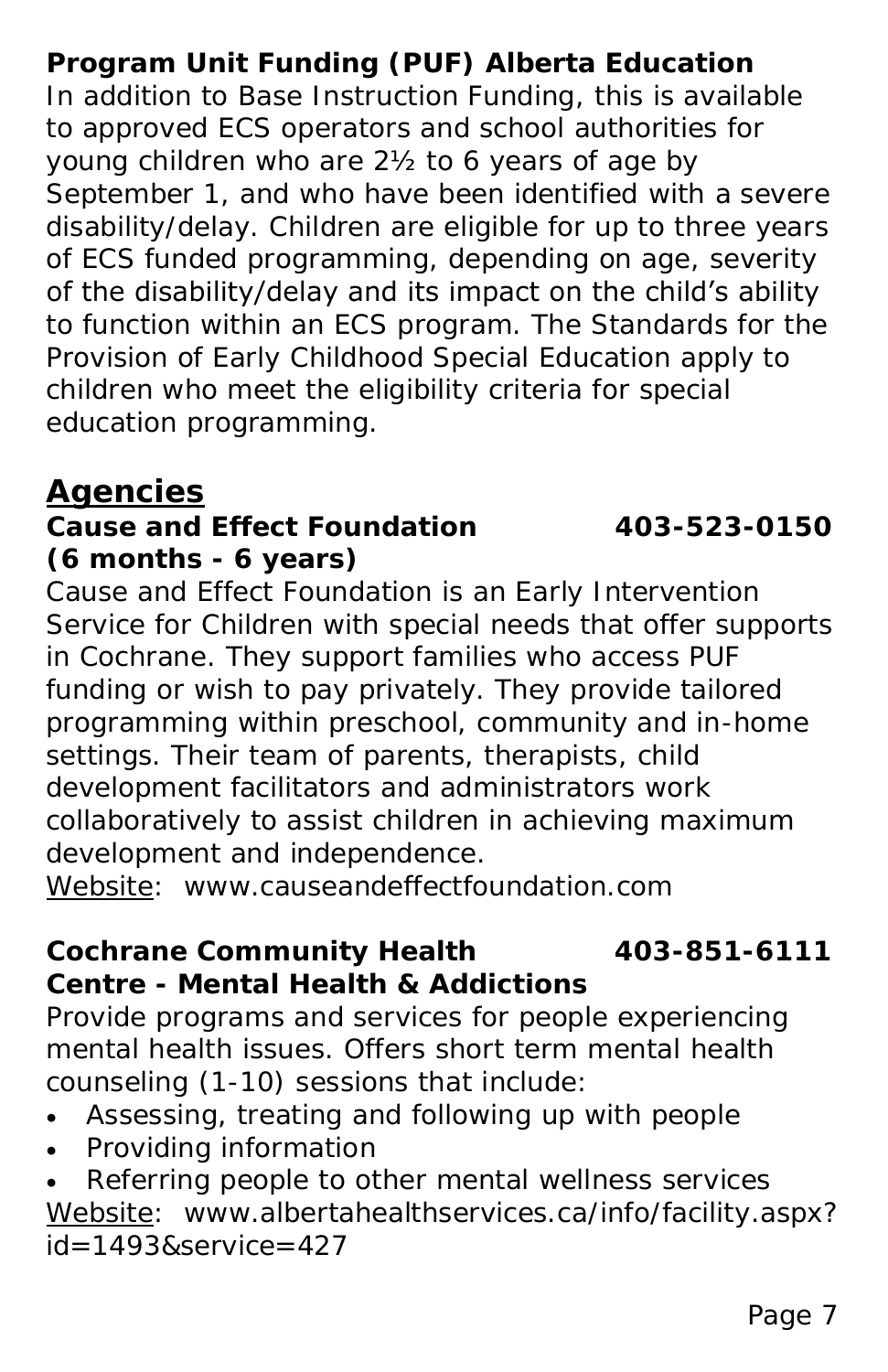**Cochrane Home Care 403-851-6060**

(**Referral only) 403-943-1920**

Home based and clinical care for individuals with chronic, acute, rehabilitative or palliative needs.

Home care also provides access to an Adult Day Support Program (ADP), respite care and assessments. People who wish to access this program must obtain a referral from Home Care.

Website: [www.albertahealthservices.ca/cc/](http://www.albertahealthservices.ca/cc/page4482.aspx) [page4482.aspx](http://www.albertahealthservices.ca/cc/page4482.aspx)

**Community Living Alternative 403-283-4410 Services: CLAS (18 Years +)** CLAS helps people to find places to live, work and have fun. It helps families get support when they need it and can assist you to have a say in the things that matter. You must be 18 years old or older and a client of Calgary Persons for Developmental Disabilities (PDD) to be in the program. CLAS is based in Calgary but offers some

supports in Cochrane.

Website: [www.c-l-a-s.ca](http://www.c-l-a-s.ca)

**First Nations Health 1-844-558-8748** 

**Consortium (FNHC)** 

"Working together, honoring and advocating for the needs of our First Nations People"

FNHC provides: Jordon's Principle enhanced service coordination; the link between the child and the required program, service, supplies, equipment and support. They aim to identify children with needs, facilitate early intervention, develop integrated care plans, connect the child and family to services, and remove the stress of navigating systems. To understand Jordon's Principle and its focus please visit: [www.abfnhc.com.](http://www.abfnhc.com) Website: [nochild4gotten@abfnhc.com](mailto:nochild4gotten@abfnhc.com)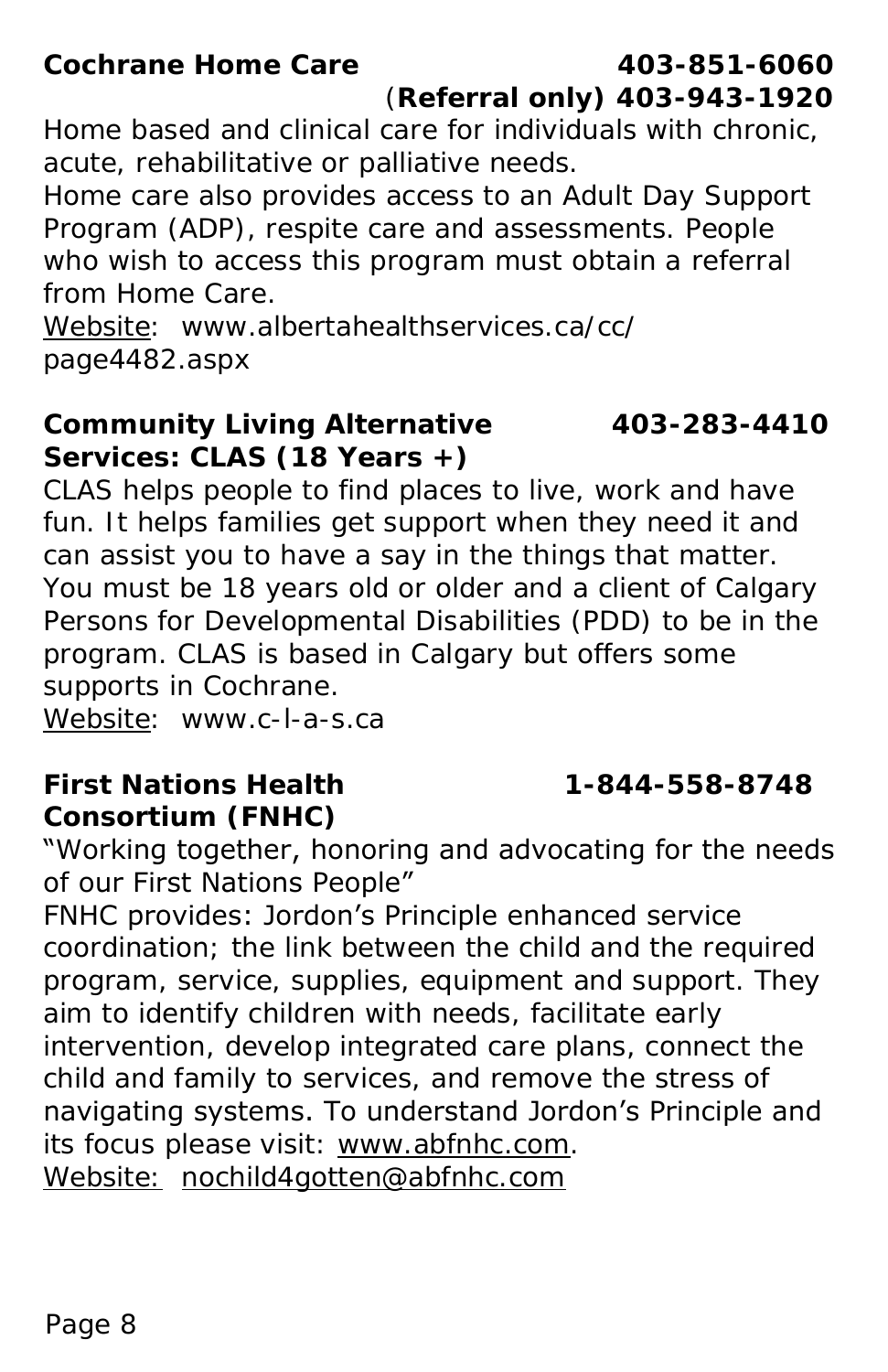#### **Helping Hands Society 587-580-9448 of Cochrane & Area**  Helping Hands Society connects volunteers with Cochrane and Area residents to help with the unmet needs of residents in our community who do not have their own support network, are isolated or low income (Drivers Program, Snow Helper Program, Summer Do Crew, Newcomer Network and more).

Website: www.helpinghandscochrane.ca

**Inclusion Alberta (Toll Free)1-800-252-7556**  Inclusion Alberta (formerly Alberta Association for Community Living) is a family-based, non-profit federation that advocates on behalf of children and adults with developmental disabilities and their families. They are located in Calgary but they offer a wide range of supports and resources for families who are operating under Family Managed Services.

\**See below in Caregiver and Family Support Section* Website: [www.inclusionalberta.org/](http://inclusionalberta.org/)

**Play Days Day Home Society 403-981-2020 ext.221**  Play Days approved Family Day Homes provide a broad range of child care services that are regulated and monitored. Play Days recognizes that each child and their family circumstances are unique and strives to ensure parents/guardians are referred to educators that are best able to meet individual child care needs. Play Days also has approval as an ECS program by Alberta Education which gives children attending a day home program (who aren't attending a preschool or kindergarten where Early Screening and Intervention is offered) access to Mild & Moderate Support Funding, or Program Unit Funding (PUF) if they qualify. The agency works in partnership with *It Takes a Village Educational Society* to organize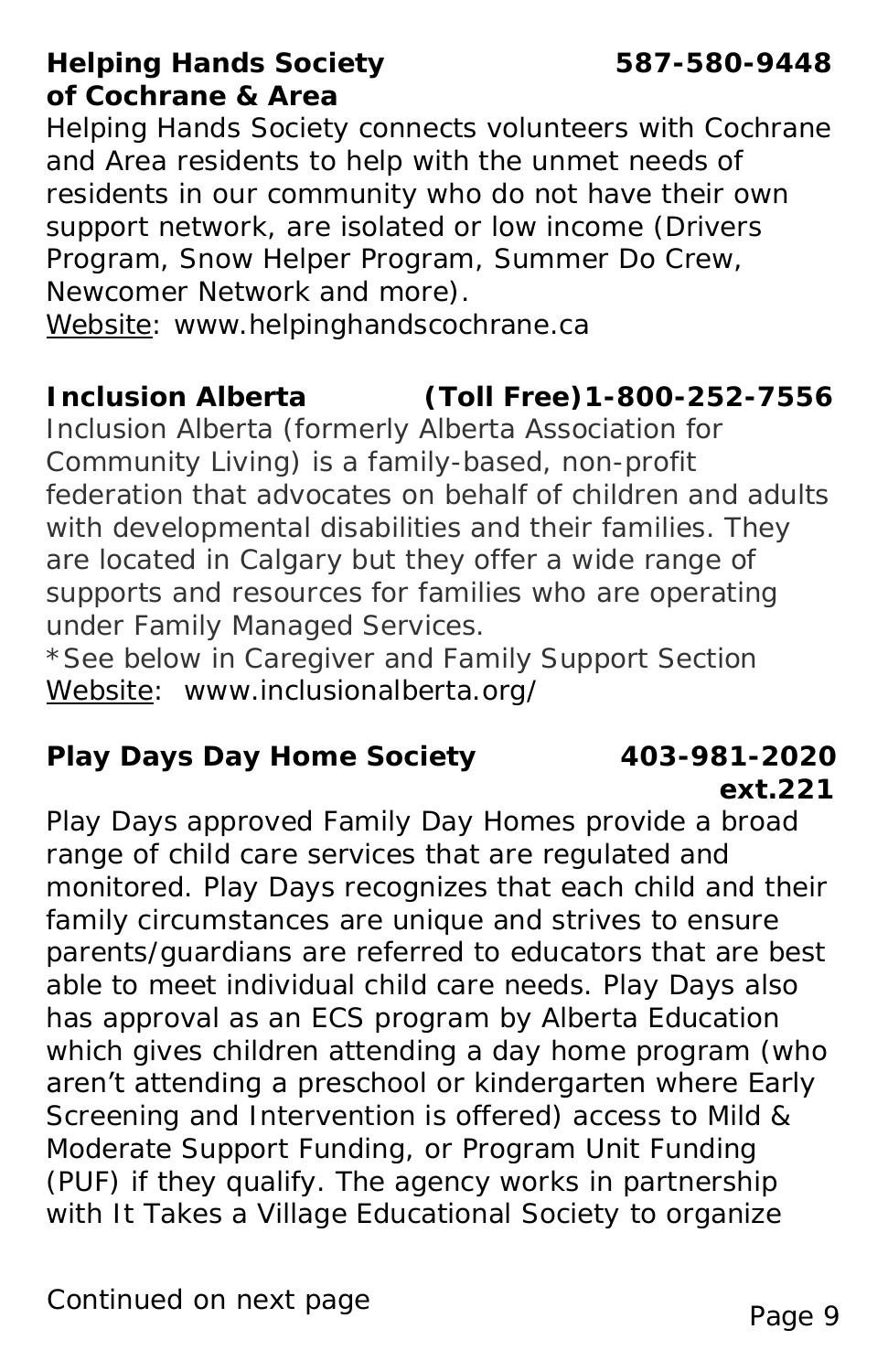supports with therapists for qualifying children within the day home.

Website: www.bgccochrane.ca/play-days/parent-info

**Voss Early Childhood Consulting 403-200-0390** This private consulting company offers the Diagnostic Inventory for Screening Children (DISC). This tool assesses developmental skills in eight areas. On the basis of DISC results, a referral for further diagnosis can be made or interim programing can be established. This company also offers the Integrated Listening System (ILS) which is a multisensory program that integrates music, movement and language exercises aiming to improve functions such as attention, regulation, auditory processing, learning ability, reading, sensory processing and influencing speech. Voss Early Childhood Consulting also offers individual service support (1 hour sessions) that is designed to suit the individual needs of the child. Contact: Stacey Voss Email: ask.voss@gmail.com

**Westbrook Counselling Services 403-932-7580 (Family Support for Children with Disabilities (FSCD))**

Westbrook psychologists are approved providers through FSCD. They are experienced in coordinating specialized services, private teams of therapy consultants in addition to securing appropriate aide support. They also provide clinical supervision to aides for behavioral aide contracts. Their psychologists will ensure that your therapy consultation team creates goals and strategies that reflect your priorities.

Eligibility requirements – Their services are available through a referral from your FSCD social worker. Website: [www.westbrookcounselling.ca/](http://www.westbrookcounselling.ca/)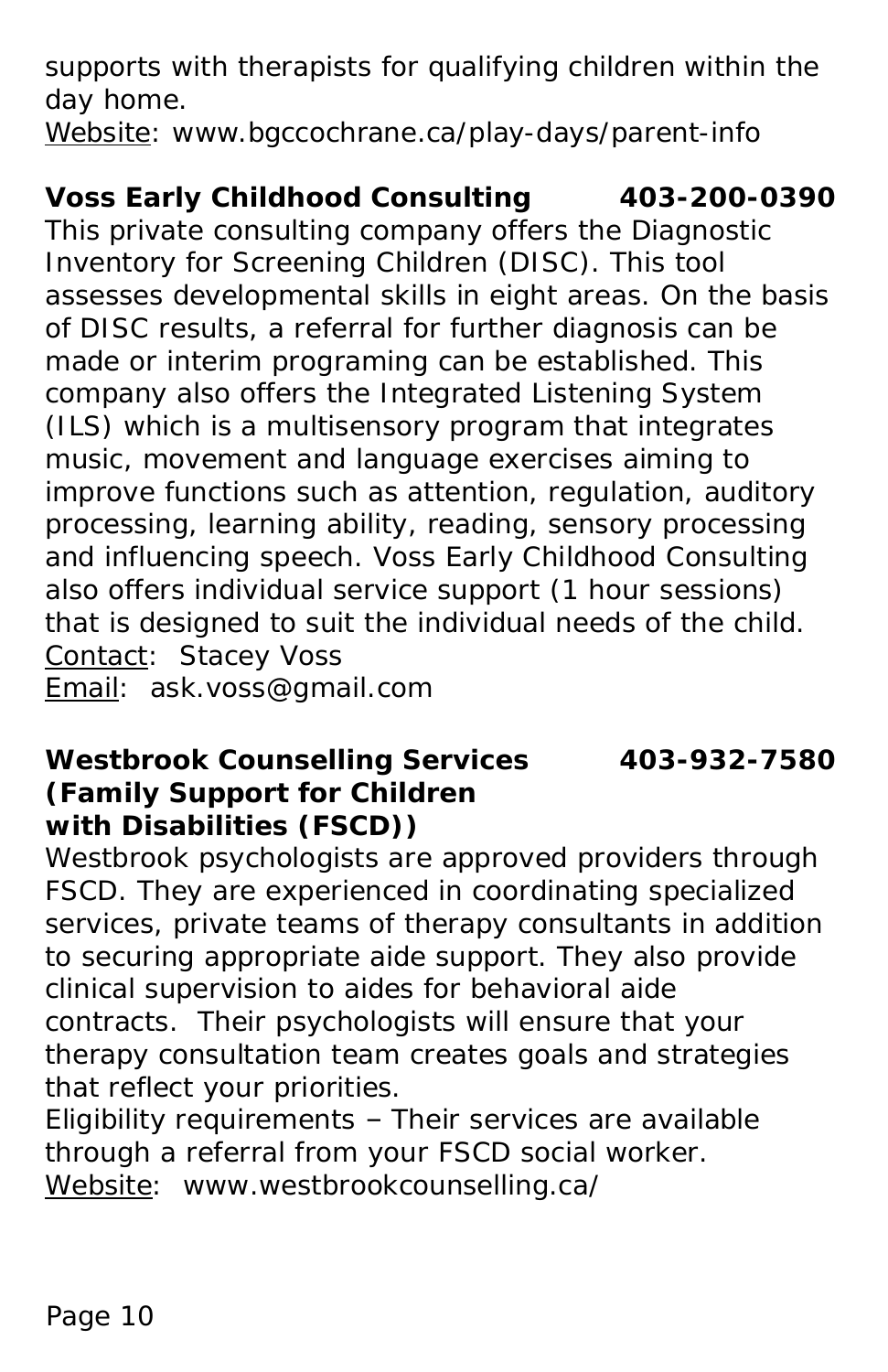**Link Centre (WRVPLC) (Cochrane FCSS)** The Parent Link Centre offers a wide variety of drop-in inclusive child developmental and parent education programs (registration required for parent education programs).

Lil Explorers Program: (ages birth-6/parented) If you are a parent of a child with special needs then this program is for you! Join the Parent Link to play, visit, share information, and connect with other families on the same journey. This is a safe and fun setting outside the home for your aide/OT/PT/ST/Psychologist etc.

**Stepping Stones Triple P Parenting:** 

Supporting Families with Special Needs- This five week group gives you tips and ideas to manage the big and small problems of family life. This program is open to parents who have children 12 and under.

Website: [www.cochrane.ca/PLC](https://www.cochrane.ca/161/Parent-Link-Centre) 

Western Rocky View **403-851-2250 Resource Centre & FCSS**

For assessment and access to programs below please book an appointment with the Resource Centre at 403-851-2255. Services include:

- Community Access Resource (CAR) Program: The CAR Program is a local area subsidized transportation program for people who qualify.
- Food Hampers: The Food Hamper Program (sponsored by the Cochrane Activettes) provides food hampers to families and individuals who find themselves in a temporary, difficult situation.
- Income Tax Program: Free income tax services provided for lower income persons.
- Resource Centre: Provides support, information and referrals for people experiencing challenges meeting their basic needs, managing finances, coping with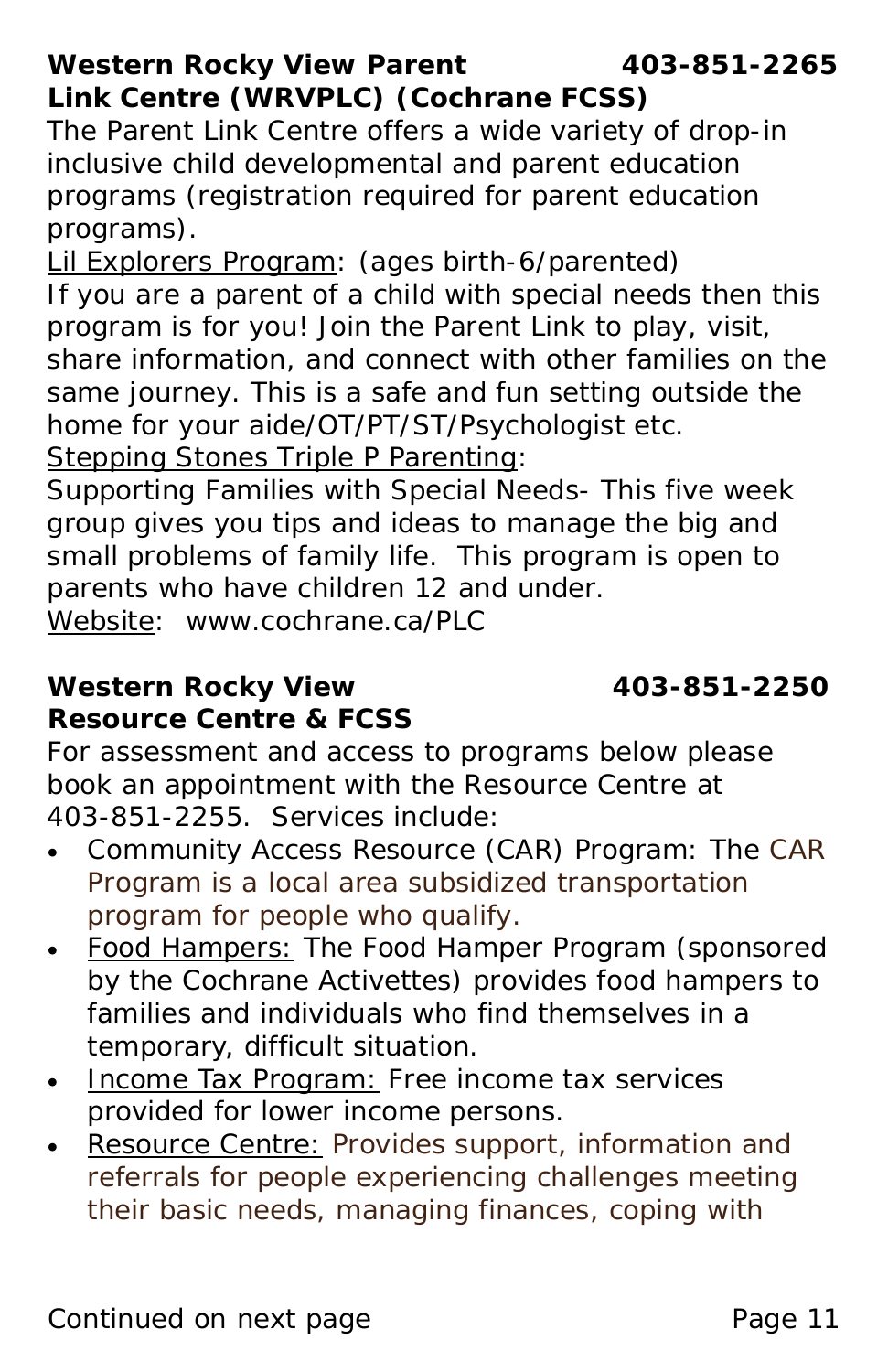significant changes in their lives, or stressors in their personal or family relationship.

- Meals on Wheels For Your Freezer: An opportunity for individuals to receive healthy, well balanced meals that are delivered directly to their place of residence. These meals are frozen making it easier to make.
- Government Forms: Information and support with government forms and programs.
- ACCESS Recreation Card: A pilot project with Spray Lake Sawmills Family Sports Centre (SLSSC) offers subsidized access to lower income families and individuals for SLSSC membership.

Contact the Resource Centre for an appointment.

#### **Wood's Homes 403-270-4102**

Wood's Homes is a multi-service, non-profit children's mental health center based in Calgary but offers some supports to surrounding communities.

Below is information to connect with their community resource team:

Email: [askus@woodshomes.ca](mailto:askus@woodshomes.ca)

Website: [www.woodshomes.ca/site/PageNavigator/](http://www.woodshomes.ca/site/PageNavigator/programs/crisis/programs_community_resource_team.html) [programs/crisis/](http://www.woodshomes.ca/site/PageNavigator/programs/crisis/programs_community_resource_team.html)

[programs\\_community\\_resource\\_team.html](http://www.woodshomes.ca/site/PageNavigator/programs/crisis/programs_community_resource_team.html)

#### **Educational Resources**

**Alberta Health Services** 

**Community Education Service (CES)**

CES provides a listing of free public education services. Many sessions are available online, however if you choose to attend a specific session, you may need to pay for parking depending on the location. There is a wide variety of topics that are always changing. You must create an account online to be able to take part in the sessions. Website: [www.community.hmhc.ca/sessions/](http://community.hmhc.ca/sessions/)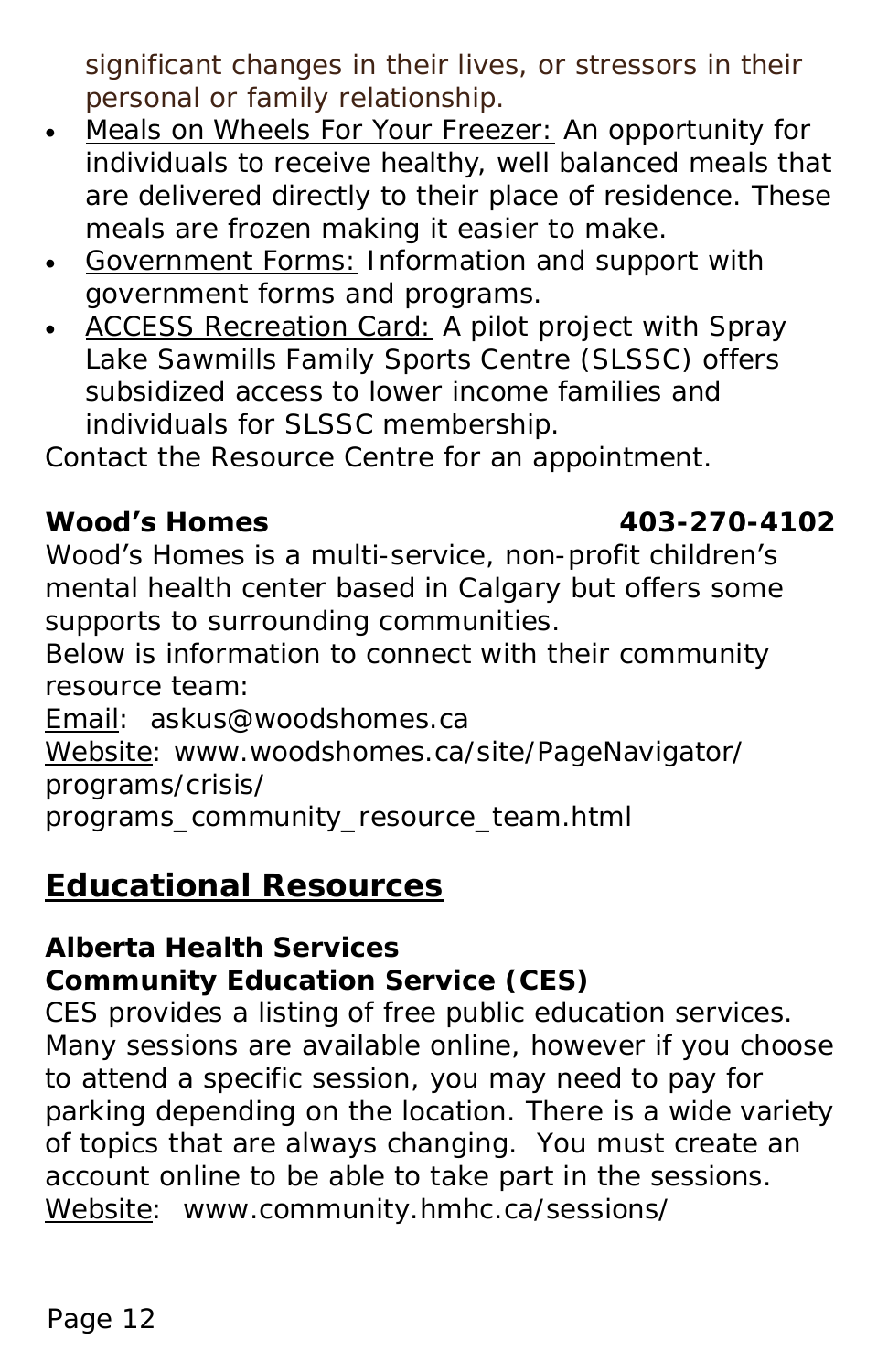#### **Cochrane Home Educators**

Cochrane Home Educators (CHE) is a diverse group of home schooling families that live in and around Cochrane. CHE seeks to provide support and encouragement to each other by exchanging and networking ideas and resources. Website: [www.cochranehomeeducators.com/index.html](http://www.cochranehomeeducators.com/index.html) Email: [www.cochranehomeeducators.com/contact.html](http://www.cochranehomeeducators.com/contact.html)

#### **Foothills Fetal Alcohol 403-652-4776 Society (FFAS)**

FFAS is located in High River but offers support to address FASD across the lifespan. They offer a variety of support programs that can be accessed in High River at their resource centre. FFAS also offers support over the phone, training programs for professionals as well as province wide prevention programs.

Email: pam.henheffer@foothillsfas.com

#### **It Takes a Village 403-932-6501**

**Educational Society**

It Takes a Village Kindergarten is an Alberta Education funded and approved kindergarten program. They offer a variety of specialized supports. They hold spots for PUF funded special needs children and have regular access to specialists including; speech language, occupational, physio therapists and psychologists.

Website: [www.ittakesavillageeducation.com](http://ittakesavillageeducation.com/)

**Rocky View Preschool 403-945-4022**

**Intervention Program (PIP)** Rocky View Schools' Early Childhood Services, known as the Preschool Intervention Program (PIP), supports children aged 3 to 5 years old with severe developmental needs and 3 ½ to 5 year olds with mild/moderate needs. PIP provides specialized services for preschool aged children. It provides children with small class sizes, small adult-child ratios, language enriched environments, family orientated programming sessions, and transitions

Continued on next page example and the Page 13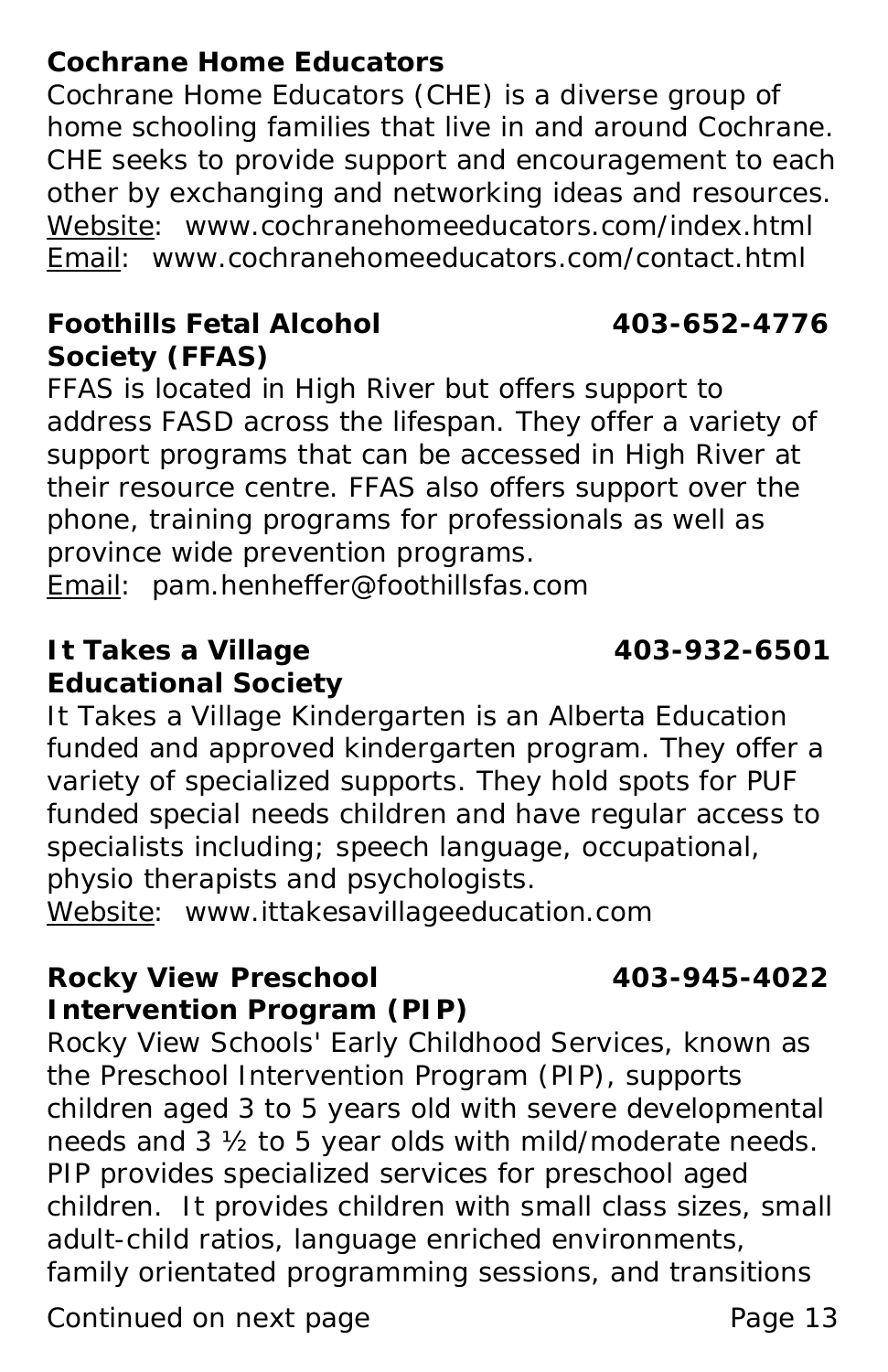to the next year. For more information contact RVS' Early Childhood Services Team.

Email: [spenner@rockyview.ab.ca](mailto:spenner@rockyview.ab.ca)

### **Emerging Community Resources**

**Cochrane Disability Resource 403-531-8631 Group ext. 204** This group is led by persons with disabilities to provide support, social events, education, training and resources for self-advocacy members, their families, Family Managed Services (FMS), Community Disability Support Staff and community members. Contact: Rob Halfyard Email: [robh@resourcefulfutures.org o](mailto:robh@resourcefulfutures.org)r

[halfy1@shaw.ca](mailto:halfy1@shaw.ca)

#### **Caregiver & Family Support**

**Cochrane Family and Community 403-851-2250 Support Services (FCSS)**

Compass for Caregivers Support Group: This program is for caregivers of adult partners (18+), family members or loved ones to learn how to cope more easily (9 session group). This group is facilitated by volunteers trained by the Alberta Caregivers Association. Website: [www.cochrane.ca/FCSS](http://www.cochrane.ca/160/Family-Community-Support-Services)

**Inclusion Alberta** - **Strengthening 403-539-0106 Communities: Strengthening Families (Birth - 17 years)**

This organization assists families to build a more inclusive life for their child in their community. Staff will meet with families, support staff and recreation providers to give them tools to create more inclusive community programming.

The "Find Staff" database is a resource for families to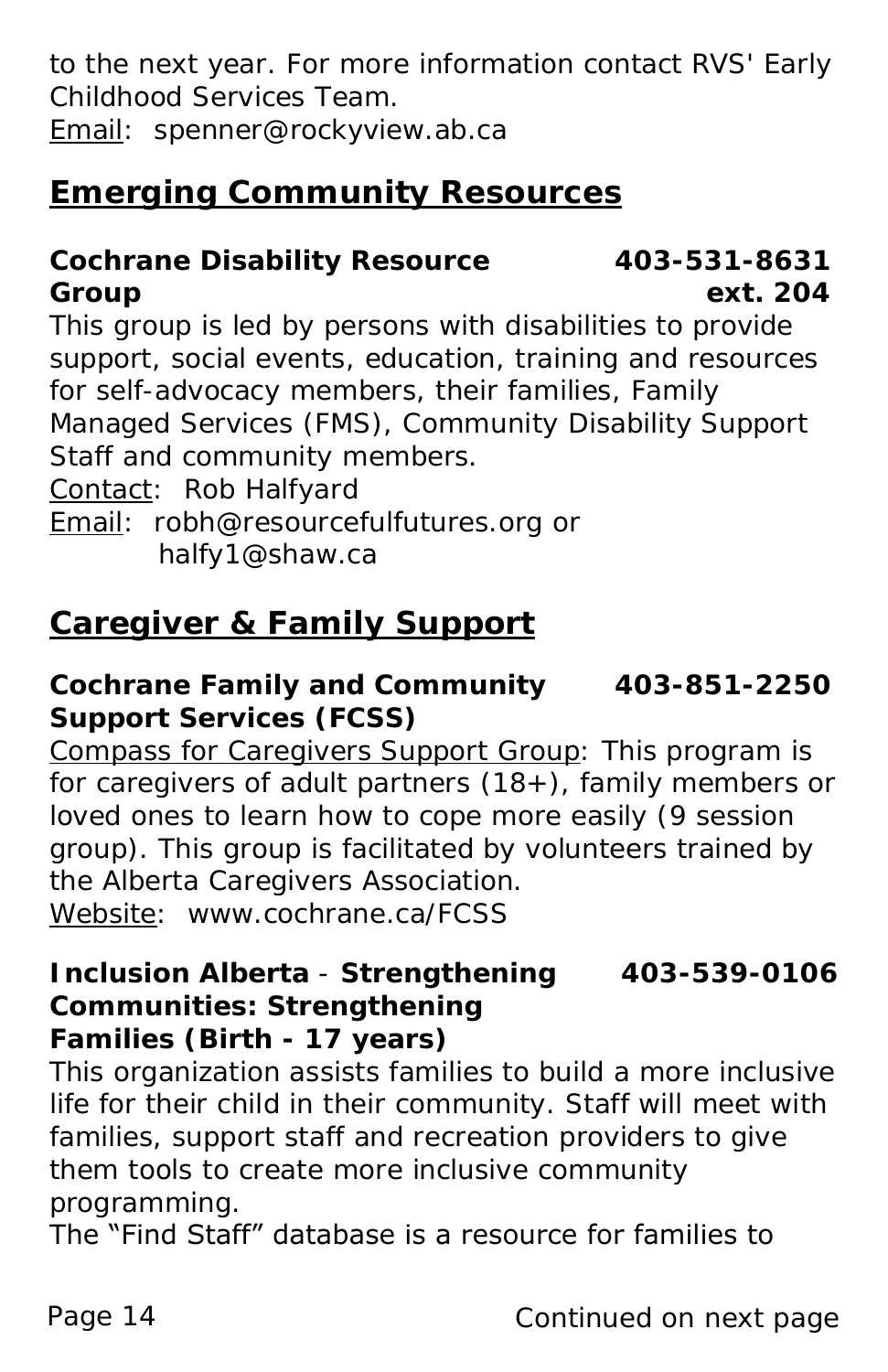search for staff to support their child. All staff on the database have a clear Criminal Record Check and a Child Intervention Check. See the website below for more information. The database supports communities in the Bow Valley Corridor, which includes Cochrane. (\**See "Inclusion Alberta" under "Agencies" section for further information about supports provided by this organization)* Email: supportivecommunities-calgary@inclusionalberta.org Website: [www.inclusionalberta.org/partnerships](http://inclusionalberta.org/partnerships-projects/supportive-communities-strengthening-families/)[projects/supportive-communities-strengthening-families/](http://inclusionalberta.org/partnerships-projects/supportive-communities-strengthening-families/)

**Inclusion Alberta- Darrell Cook 403-539-8192 Family Managed Support Resource Centre (FMRC) (18 years or older)**  The FMRC "Connecting Families to Staff" database is designed for families who have Family Managed Services (FMS) funding for their adult family member with developmental disabilities and are seeking to hire staff to provide support in one or more of the following areas: In-Home and Out-of-Home Respite, Community Inclusion, Employment, Home Support, Supportive Roommate and Supported Independent Living. This staff database supports Calgary, Cochrane, Canmore, Banff, Airdrie, High River, Okotoks and surrounding rural areas. (\**see "Inclusion Alberta" under "Agencies" section for further information about supports provided by this organization)* Email: [DC-FMS@inclusionalberta.org](mailto:DC-FMS@inclusionalberta.org) Website: [www.fmsrc.inclusionalberta.org/\(S](http://fmsrc.inclusionalberta.org/(S(1qtzid55di54jq55kd4ml145))/Default.aspx) [\(1qtzid55di54jq55kd4ml145\)\)/Default.aspx](http://fmsrc.inclusionalberta.org/(S(1qtzid55di54jq55kd4ml145))/Default.aspx)

**Office of Public Guardian and 1-877-427-4525 Trustees (OPGT)** (toll-free)

The Office of the Public Guardian and Trustee provides information, education and support to vulnerable Albertans and their families related to personal and financial matters.

OPGT also provides information and education to Albertans on the tools they can use to safeguard their

Continued on next page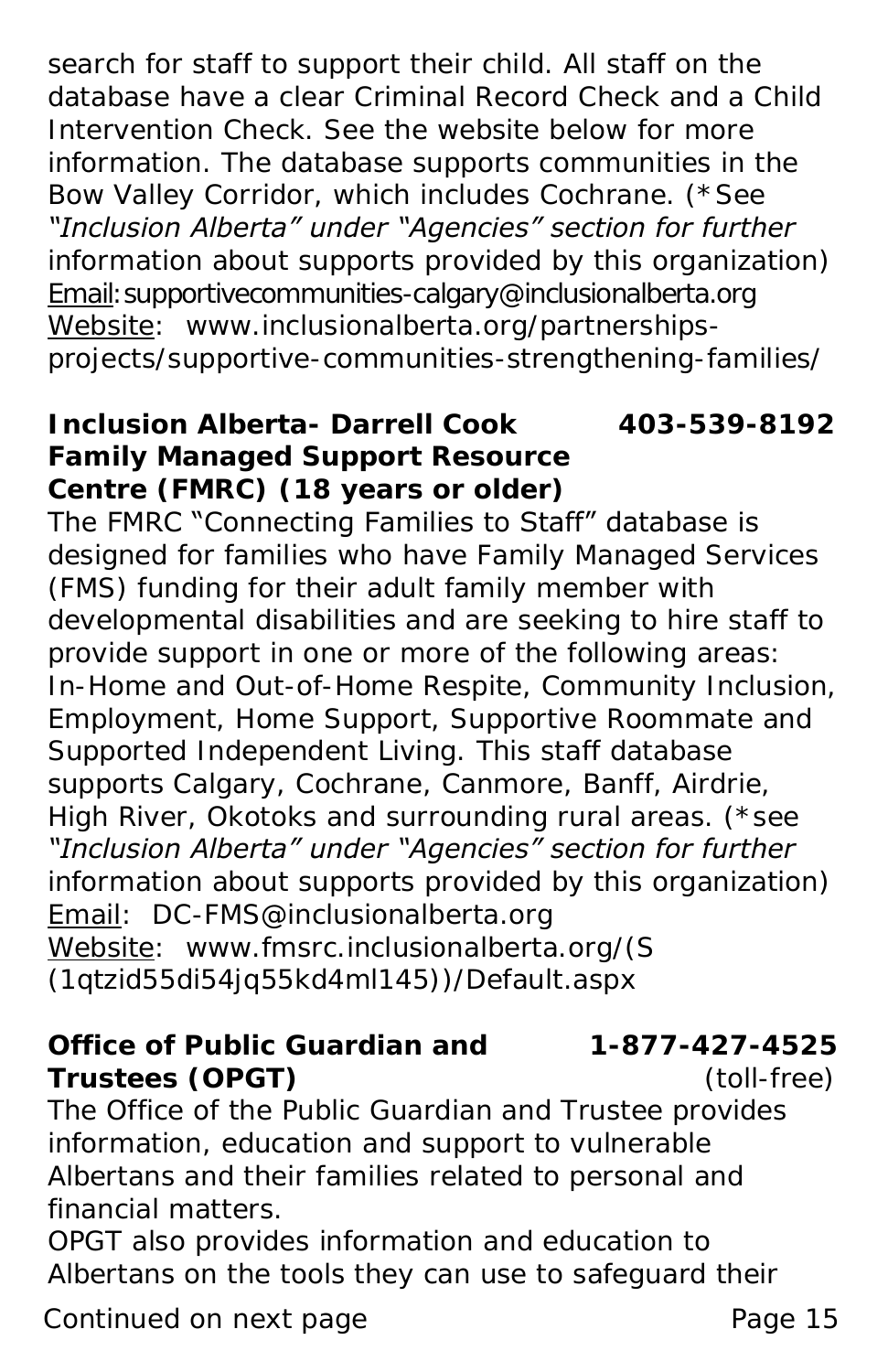future personal and financial matters. Website: [www.humanservices.alberta.ca/guardianship](http://www.humanservices.alberta.ca/guardianship-trusteeship.html)[trusteeship.html](http://www.humanservices.alberta.ca/guardianship-trusteeship.html)

#### **The Children's Link Society** 403-230-9158

**(birth - 21 years)**

This Calgary based resource and information centre is open to Cochrane residents and assists families to connect with supports that are located as close to them as possible. The Children's Link Society does not offer any direct services to children with special needs. They offer coffee socials (Sept- June); a time for parents to connect with other families who are sharing similar experiences. Parents who wish to attend the coffee socials are asked to register. The website has many great resources on a variety of topics for both children and adult services. Website: [www.childrenslink.ca/Portal/](http://www.childrenslink.ca/Portal/DesktopDefault.aspx?tabindex=0&tabid=85) [DesktopDefault.aspx?tabindex=0&tabid=85](http://www.childrenslink.ca/Portal/DesktopDefault.aspx?tabindex=0&tabid=85)

Western Rocky View Parent 403-851-2265 **Link Centre - (PLC)**

The Parent Link Centre offers a wide variety of inclusive child developmental and parent education programs (registration required for parent education programs). Focus for Attention:

Parents and caregivers of children and youth with ADHD are invited to this monthly support group for strategies, information, resources, guest speakers and the opportunity to network with one another. For more information contact fcss@cochrane.ca.

Parents of Anxious Kids:

This monthly group offers support, strategies, information and resources for parents/caregivers of children and youth who may be showing signs of anxiety. For more information contact fcss@cochrane.ca.

Stepping Stones Triple P Parenting: Supporting Families with Special Needs - This five week group provides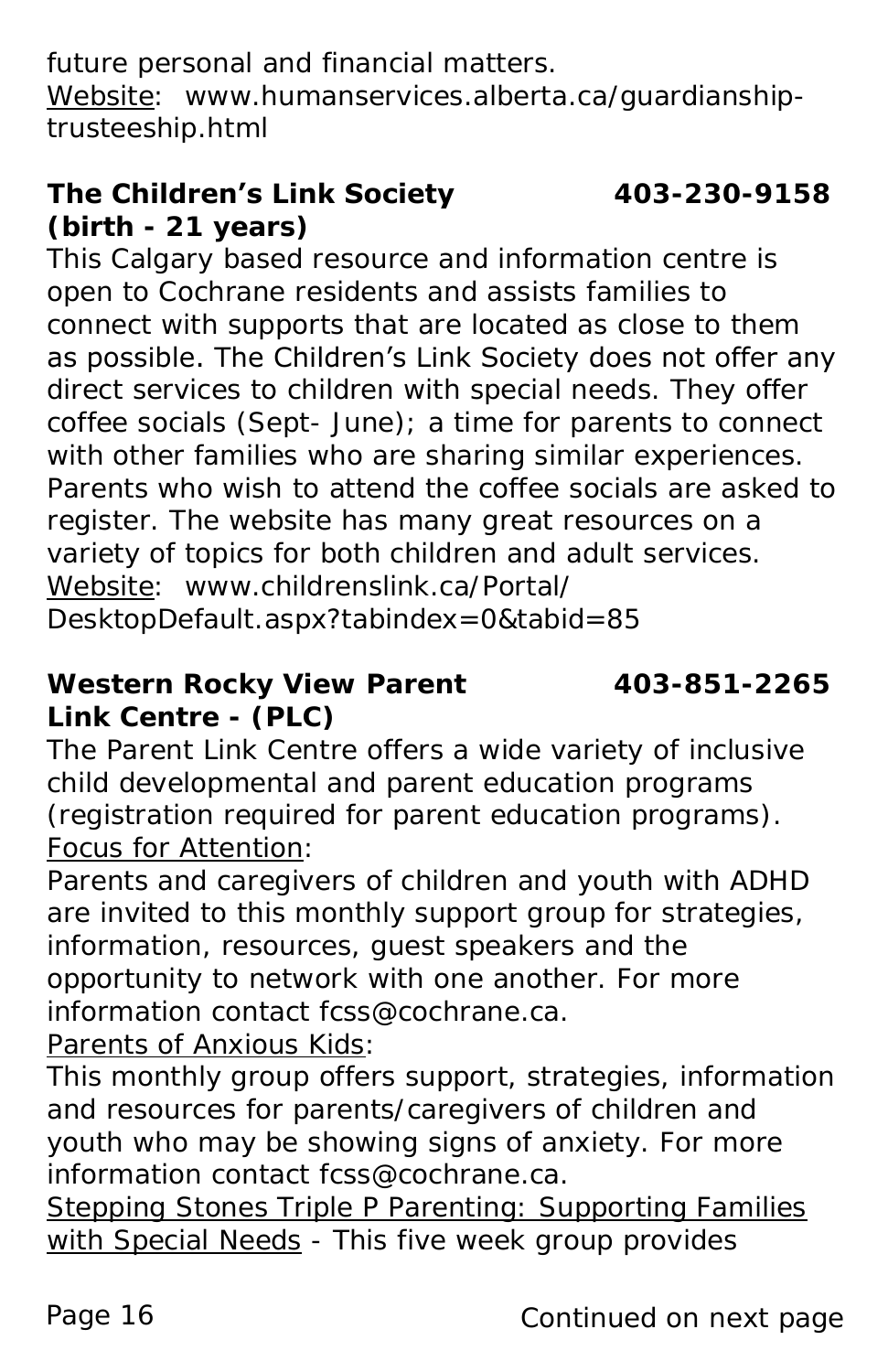parents tips and ideas to manage the big and small problems of family life. This program is open to parents who have children 12 and under.

Ages and Stages Developmental Screening:

The Ages and Stages Questionnaire (ASQ) offers the opportunity to screen young children and identify potential developmental delays as early as possible. The They can be picked up and completed for PLC staff to score and review with parents.

Website: [www.cochrane.ca/PLC](https://www.cochrane.ca/161/Parent-Link-Centre)

#### **Employment**

At this time there are no employment supports for people with developmental disabilities in Cochrane.

#### **Recreation**

**Cochrane and Area Challengers Recreation Club** This organization provides recreational opportunities for children and adults with special needs. The group meets weekly to socialize, exercise, support each other and have fun. In the winter they meet weekly to bowl and in the spring they play baseball. They also host special events throughout the year. This group is a great way to network with other support staff and family members. Email: [cochranechallengers@gmail.com](mailto:cochranechallengers@gmail.com)

#### **Easter Seals 1-877-732-7837**

(Camp Horizon- 30 min South of Cochrane) Easter Seals offers a variety of programs and services for people with disabilities including: summer camps, equipment and support services, disability travel card, 24hr personal care residence (Edmonton), scholarship program and speakers in schools.

Website: www.[easterseals.ab.ca/Site/OurPrograms.aspx](http://easterseals.ab.ca/Site/OurPrograms.aspx)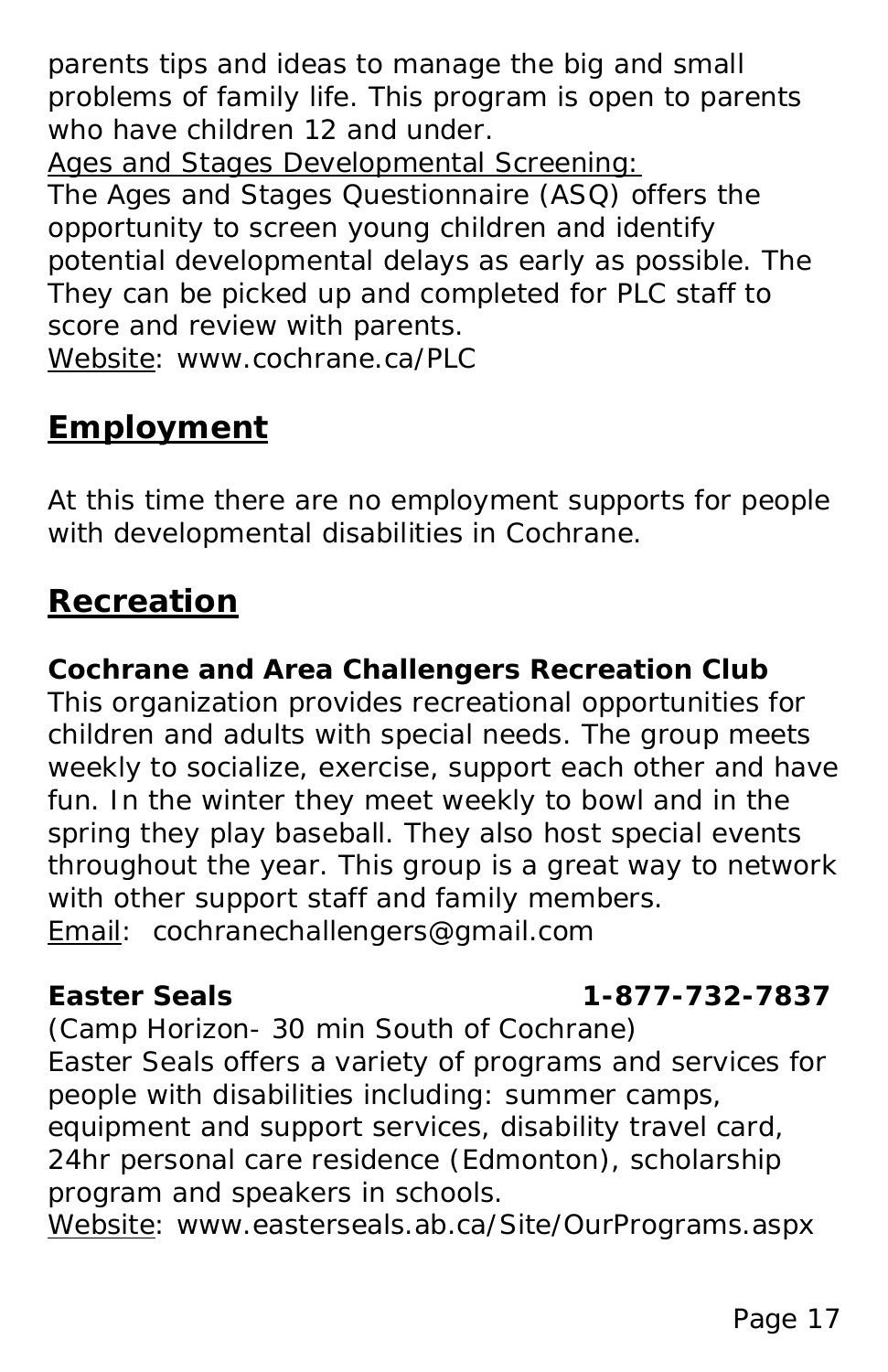**Eurhythmics Dance Studio 403-932-0880 Happy Hearts Program** Certified In Rhythm Works Integrative Dance, this program is open to any child with special needs such as

autism, down syndrome, sensory integration disorders, ADHD and other developmental challenges.

They offer a safe, positive and welcoming environment where students can create lasting friendships, build self confidence and experience joy through movement. Website: www.eurdance.com/happy-hearts

**Ippon Dojo: Para-Karate Program 403-809-2629** An 8 week introductory program that teaches athletes (8- 25yrs, age range is flexible) of all abilities the basics of karate. This program focuses on breaking down the barriers that exist in typical sports programs to make athletics, competition, team spirit, fitness and fun accessible to everyone! Contact: Natalie Mahon Email: nataliemahon@shaw.ca

**Jayman Built Aquatic Centre 403-932-1635 at Spray Lake Sawmills Family ext. 222 Sports Centre**  Adapted Aquatics Program

An adapted Aquatics Program for children and youth in Cochrane and area. This program provides modified swimming instruction to give children with cognitive and physical limitations the skills they need for independent swimming and water safety. Children with diverse needs will experience the benefits ranging from exercise to fun and social interaction.

Warm Water Therapy Pool

This is available for those guests who require specific therapy in warmer water. Adults and seniors are welcome to use the therapy pool during these times so long as the activities they are doing are gentle and non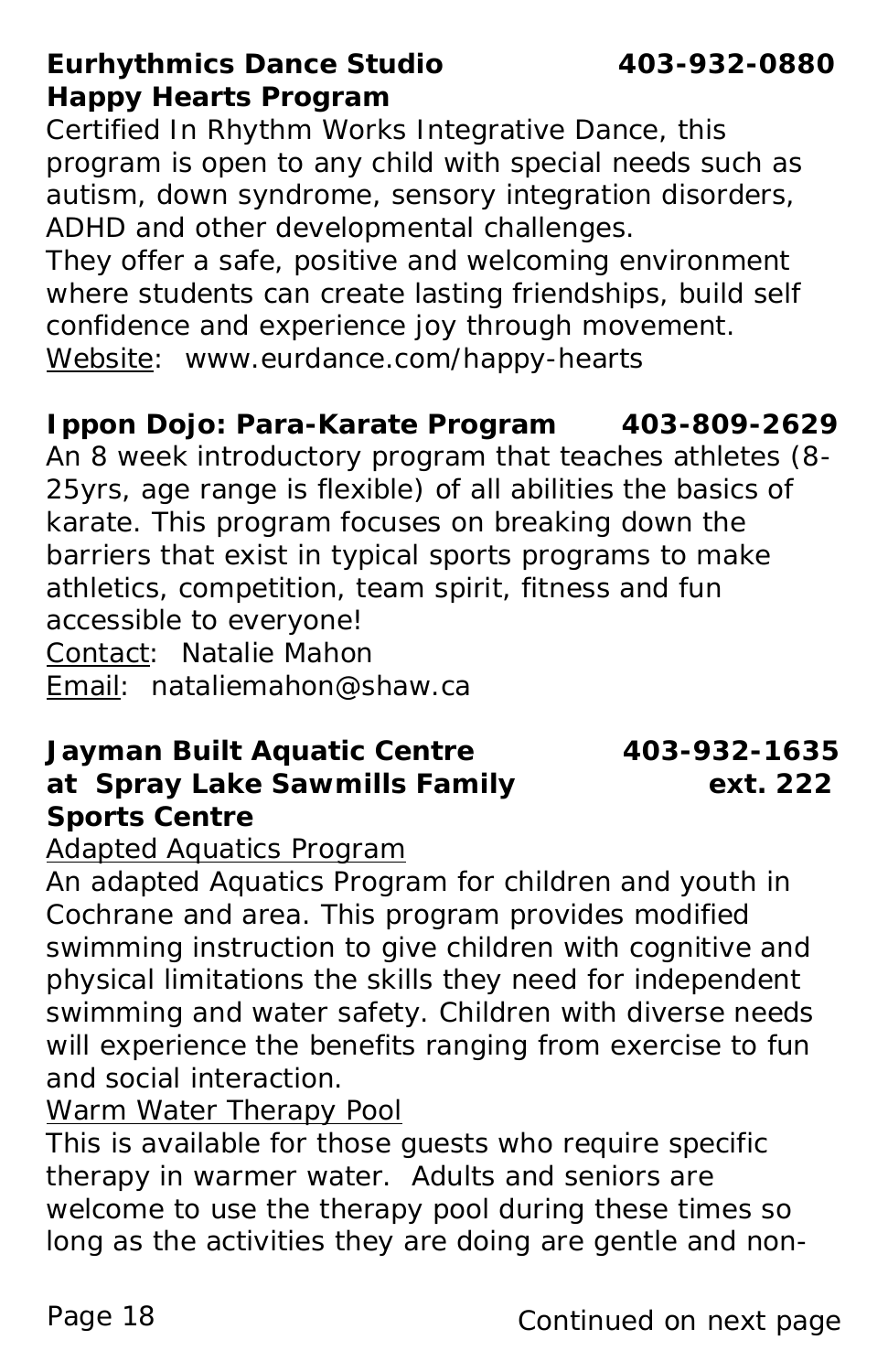disruptive to those guests using the pool for therapy. Guests under the age of 18 will require a note from a registered physiotherapist, chiropractor or doctor to utilize the therapy pool during designated Therapy Swim Times.

Website: www.slssportscentre.com/

## Rocky Mountain Adaptive 403-431-1354

**Sports Center**

This is a privately funded program. Program facilitators encourage and coach the individual in a wide range of outdoor recreational activities. The mission of the charity is for individuals to participate, learn and excel at mountain sport and recreation. This program is based out of Canmore, however, if a program facilitator lives in your area the location could be negotiated.

Website: [www.rockymountainadaptive.com](http://rockymountainadaptive.com/) Email: [info@rockymountainadaptive.com](mailto:info@rockymountainadaptive.com)

#### **Sports 4 Me 2! (4-6 years)**

Sports 4 Me 2, creates and delivers quality physical activity programming in a small group setting for children with motor, language, social or sensory challenges. The program strives to foster physical literacy within a positive, supportive environment while providing socialization opportunities for children and their parents. Website: www.sport4lifecochrane.com Email: [cochranesports4me2@gmail.com](mailto:cochranesports4me2@gmail.com)

#### **Spray Lake Sawmills Family 403-932-1635 Sports Centre**

This sports facility offers a wide range of activities (registered and drop in). Spray Lakes offers a discounted membership to people who are on AISH for the programs that they run. Contact "guest services" for further information or to complete the membership form. You will be asked to show evidence that you are on AISH. Support staff are able to enter free of charge as long

Continued on next page entitled by the Page 19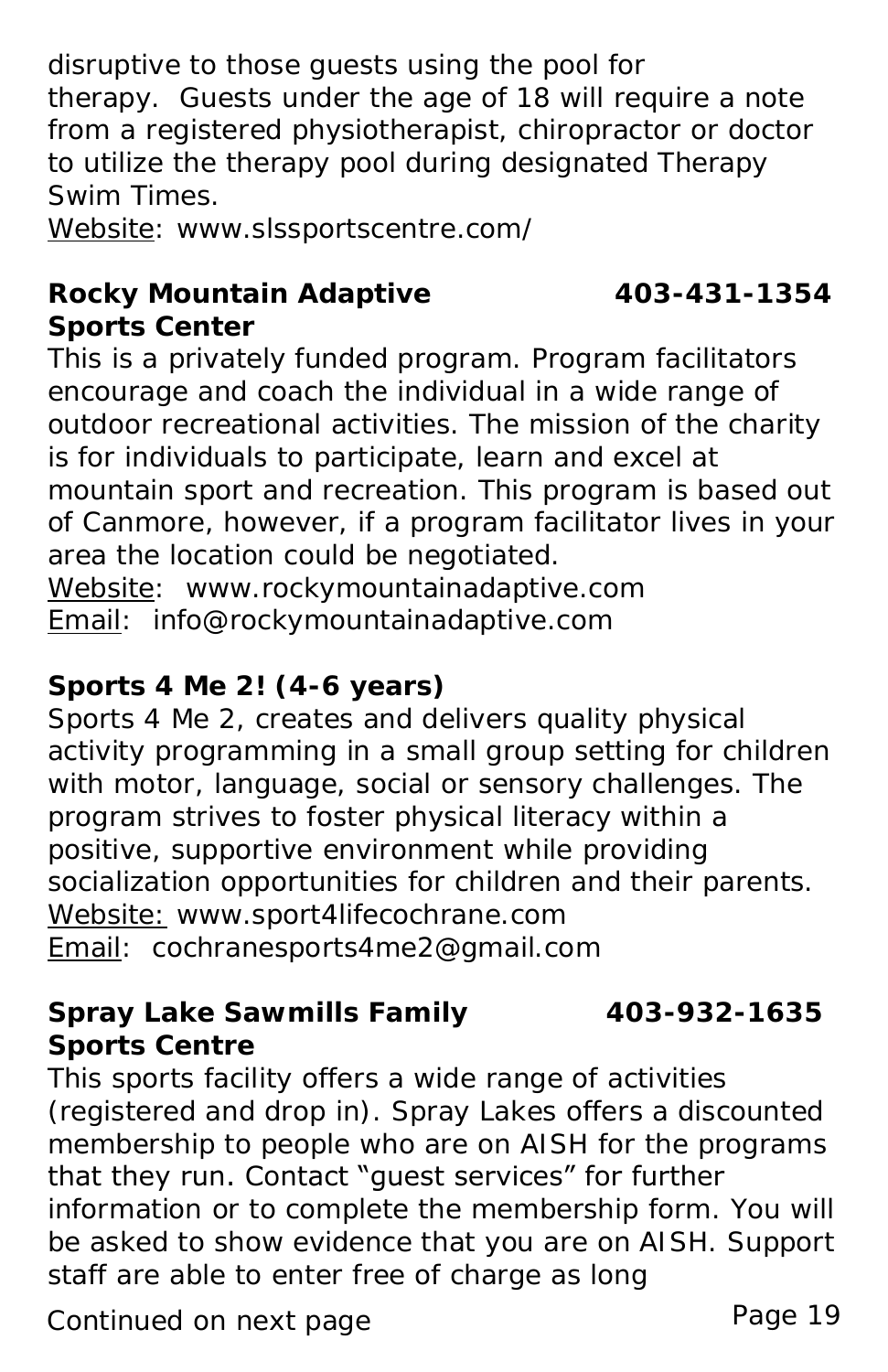as they are supporting their client and not utilizing the equipment. There may be alternative subsidies through the Resource Centre @ FCSS starting in 2018. Note: There are several private clubs that rent space from this facility and they may have different policies from the sports centre.

Website: [www.slssportscentre.com](http://www.slssportscentre.com/)

**The Between Friends Club 403-508-0113**  ICAN Program: Inclusion support in community programs. Participants can be in Calgary and area (year round and summer programming). Participants must be a member of Between Friends Club (\$35 membership fee) to access this program. A Participant registers in a community program (in Cochrane) of their choice and is responsible to pay for their program registration fee. Between Friends Club pays and sends a Recreation Inclusion Facilitator (RIF) to assist in inclusion by supporting all program participants and staff. The overall goal of the program is for the individual to be independent at their chosen activity (transition time is dependent on participant's progress). This is a government funded program. The Between Friends Club also offers year round specialized programing for members in various locations in Calgary (Crowfoot activities offered) and Cochrane. *Vacationer program:* Members can go on a 2-5 day vacation (camping with 8 of their peers). Destinations are within Alberta.

Contact: Katie Fipke Email: Kfipke@betweenfriends.ab.ca Website: [www.betweenfriends.ab.ca](https://betweenfriends.ab.ca/)

**The Boys and Girls Club 403-981-2020** 

**of Cochrane**

The Boys and Girls Club of Cochrane & Area offers a range of programs for kids from 0 to 17 years old including: day homes registered with the Play Days Family Day Home

Page 20 **Continued on next page**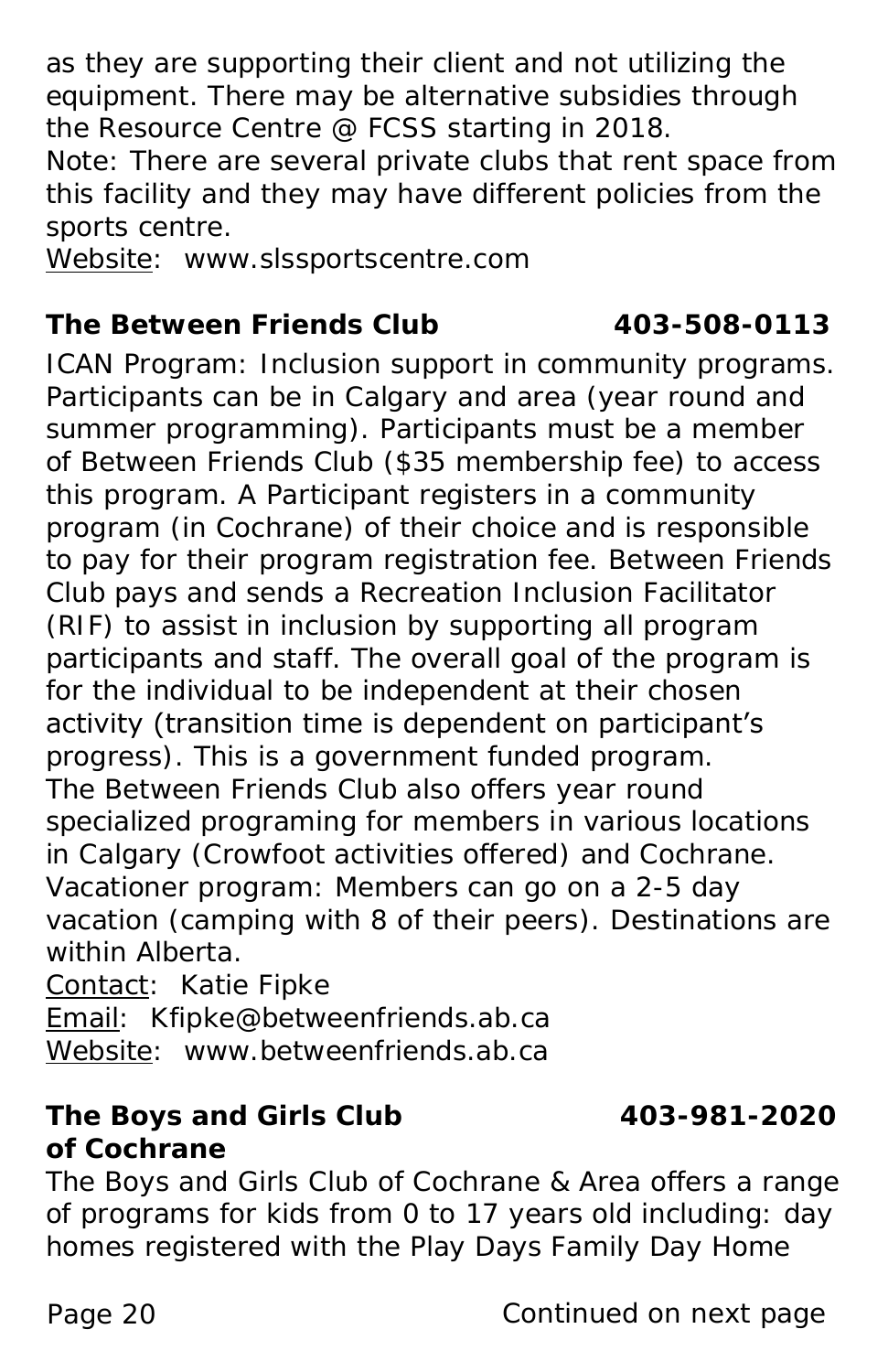Agency, Out of School Care at the 5th Avenue or Glenbow location, youth programs and summer camps. Website: [www.bgccochrane.ca/](http://www.bgccochrane.ca/)

**The Cochrane Movie House 403-932-7672** The Cochrane Movie House will charge guests with disabilities and their companion the lowest possible price available for the showing (typically the "child" rate). They also "sponsor" members of the Challengers Club Bowling League by providing a free movie pass each time a member rolls a strike.

Website: [www.cochranemoviehouse.com](http://www.cochranemoviehouse.com/)

Western Rocky View Parent 403-851-2265 **Link Centre (WRVPLC) (Cochrane FCSS)** Li'l Explorers Program (ages birth-6/parented): Join the WRVPLC to play, visit, share information, and connect with other families on the same journey. This is a safe and fun setting outside the home for your aide/OT/ PT/ST/Psychologist etc.

Website: [www.cochrane.ca/PLC](https://www.cochrane.ca/161/Parent-Link-Centre)

**W.O. Mitchell URSA 403-272-7722 Retreat Centre**

A retreat space where all individuals, regardless of ability, can experience the beauty of a relaxing and calming retreat space. URSA has welcomed individuals with developmental disabilities and their families with a retreat space specially designed to suit their needs. Website: www.womitchellretreat.com Email: info@ursa-rehab.com

#### **TRANSPORTATION**

**Helping Hands Society of 587-580-9448 Cochrane and Area- Volunteer Driver Program (VDP)**

Continued on next page example and the continued on next page and the Page 21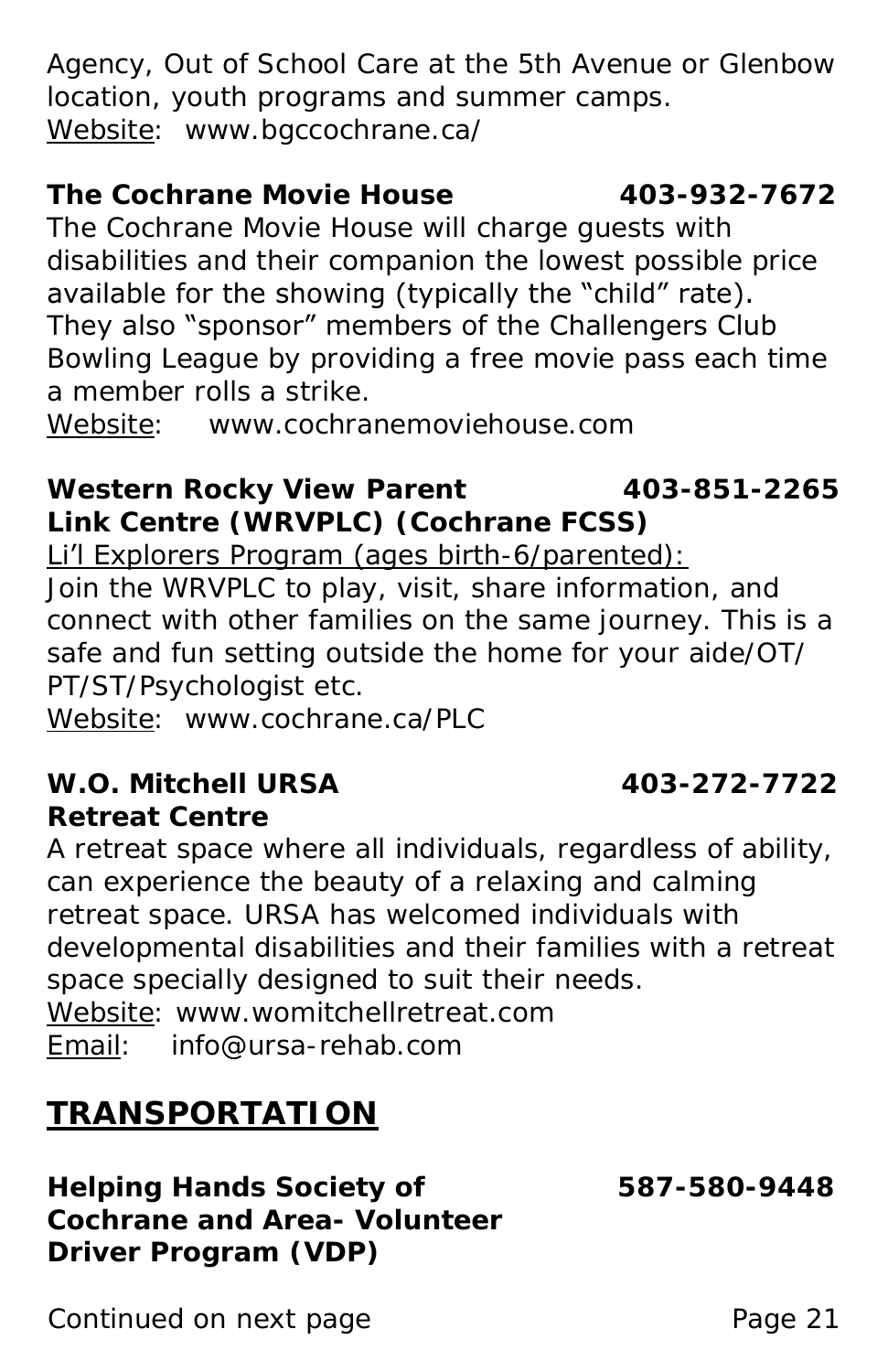This program assists low income elderly, ill, and socially isolated residents who do not have access to affordable local and inter-municipal transportation (between communities) for their appointments and essential outings.

Email: [info@helpinghandscochrane.ca](mailto:info@helpinghandscochrane.ca) Website: [www.helpinghandscochrane.ca](http://helpinghandscochrane.ca/)

**Rocky View Regional Handi Bus 403-948-2802** This rural charity operates wheelchair-accessible vehicles for the area. The service is a shared ride service available to residents for medical appointments, and basic services such as grocery shopping and banking. The fares are dependent upon distance travelled and people must book the service one full day prior to travel. Website: [www.rockyviewbus.ca](http://www.rockyviewbus.ca/)

**Western Rocky View Family and 403-851-2250 Community Resource Centre—**

**Community Access Resource (CAR Program)** CAR is a local area subsidized transportation program for people who qualify under the Low Income Cut Off and/or have a situational barrier that increases their reliance on public transportation to participate in the community. This program is in partnership with the United Way of Calgary and Area and Cochrane FCSS. Transportation can be used to access social programs and necessities that increase a sense of connection and reduce isolation.

Website: [www.cochrane.ca/163/Resource-Centre](https://www.cochrane.ca/163/Resource-Centre)

#### **HOUSING**

**Bethany Care Society 403-932-6422** Ensuring seniors and mature adults with disabilities have the supportive care they need to live independently as long as they are able. Supportive living prioritizes 24-hour physical, spiritual, emotional and social care and

Page 22 Continued on next page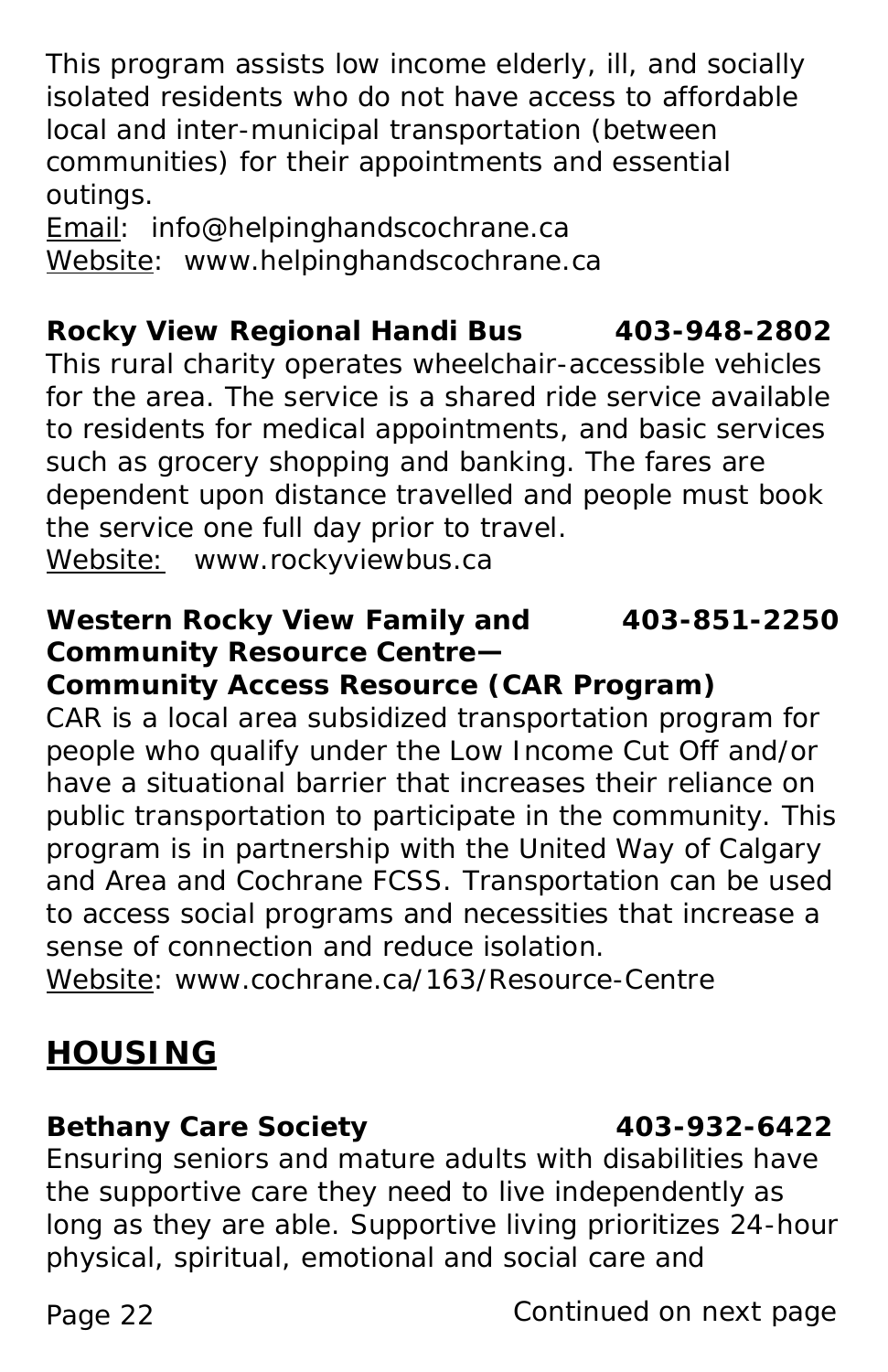programming.

Website: www.bethanyseniors.com/housing-care-options/ supportive-living/

#### **Cochrane Society for Housing 403-851-2261 Options (CSHO)**

CSHO owns and operates 38 residential rental units, operated under the Provincial Affordable Housing Program. Rental rates are set at a minimum of 10% below market value. The rents are not geared to income or subsidized. Tenants must have the ability to pay the rent. The maximum allowable gross income depends on family size/composition and unit size offered to the client. Please visit the website for application forms and more information. Some accessible accommodations have been made to selected units.

Website: www.csho.ca/housing-programs

#### **ADDITIONAL RESOURCES**

*This section holds information about resources that have been helpful for people with disabilities and/or their families. These resources are not located in Cochrane.*

#### **Accessible Airwaves**

This radio talk show is hosted by individuals with disabilities that covers a variety of topics identified as important by those who listen in. Website: [www.cjsw.com/genre/talk](http://cjsw.com/genre/talk/)

#### **Accessible U 403-282-1872**

Accessible U is an initiative of Accessible Housing. It is an information hub created to help you find useful information about accessibility, especially in residential environments. It is designed to inform and empower people, thereby contributing to a more accessible Alberta. As a centralized location for data, research, toolkits and practical information, Accessible U makes relevant and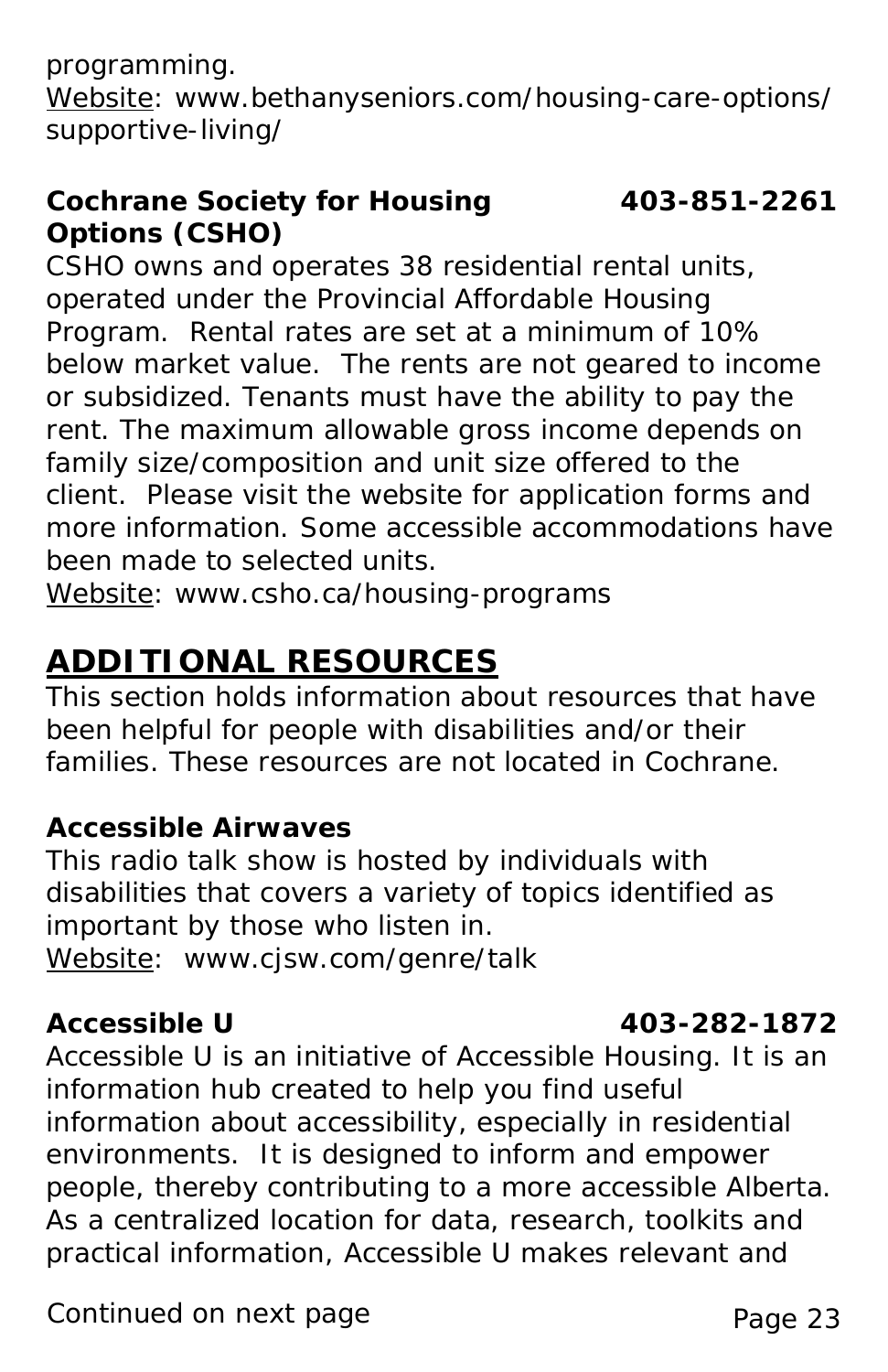understandable information readily available to you. The site mobilizes existing information and champions best practices.

Website: www.accessiblehousing.ca

**Calgary and Area Fetal Alcohol 403-249-7215 Network (CFAN) Service Directory**

CFAN works with Inform Alberta to maintain a list of FASD related programs and services in Calgary and area. If you have questions or need more information, contact CFAN directly.

Website: www.mycfan.ca Email: info@mycfan.ca

**Celebrate the Journey Transition 403-955-7252 Fair for Families** (annual fair) The goal of the annual transition fair is to share information about adult resources in Calgary and surrounding area. A variety of agencies, organizations and associations will be at the Fair to answer questions and provide information. There are also information sessions scheduled from PDD, AISH and Guardianship/Trusteeship. Website: www.braceworks.ca (for details on fair) Email: wellonyourway@ahs.ca

**Cochrane RAMP Project: 403-851-2293** For local businesses or stakeholders that are looking for support to make their establishments and or work environment more accessible through built ramps.

Email: equity.inclusion@cochrane.ca

#### **Disability Tax Credit**

The disability tax credit (DTC) is a non-refundable tax credit that helps persons with disabilities or their supporting persons reduce the amount of income tax they may have to pay.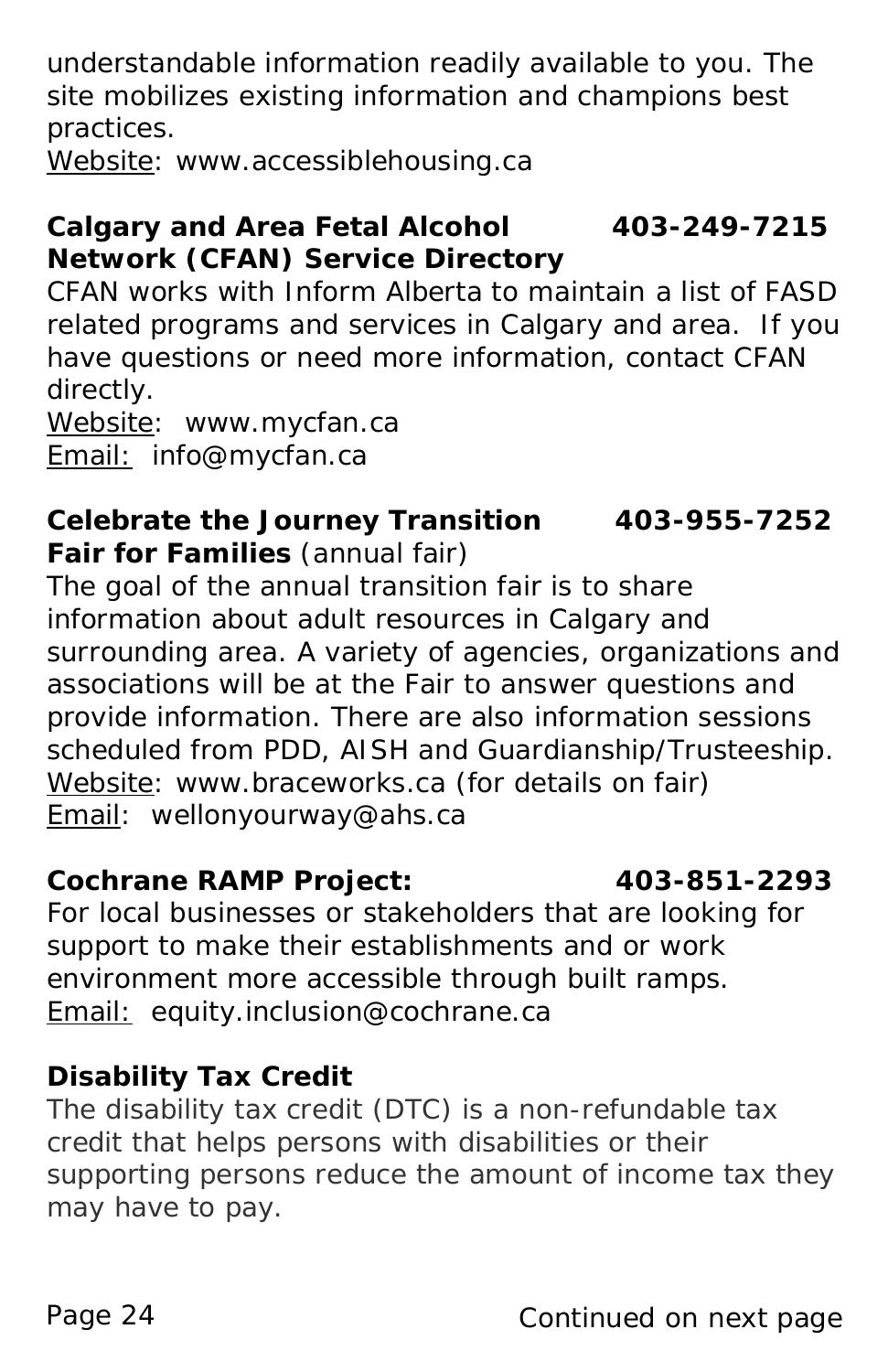Website: [www.cra-arc.gc.ca/tx/ndvdls/sgmnts/dsblts/](http://www.cra-arc.gc.ca/tx/ndvdls/sgmnts/dsblts/dtc/menu-eng.html) [dtc/menu-eng.html](http://www.cra-arc.gc.ca/tx/ndvdls/sgmnts/dsblts/dtc/menu-eng.html)

**Government of Alberta Resource List** Includes federal and provincial financial assistance/ benefits/tax credits. This is a PDF document. Website: [www.humanservices.alberta.ca/documents/fscd](http://www.humanservices.alberta.ca/documents/fscd-resource-list.pdf) [-resource-list.pdf](http://www.humanservices.alberta.ca/documents/fscd-resource-list.pdf)

**Mind and Body Resource Book**

This book was written for Self-Advocates and created by the Canadian Down Syndrome Society. It educates readers about their bodies, being around other people, healthy relationships and safety. A hard copy can be purchased through the Canadian Down Syndrome Society for \$25, or an online copy can be downloaded for free by clicking the link below.

Order hard copy online: [www.store.cdss.ca/collections/](https://store.cdss.ca/collections/resources-and-publications/products/mind-body-answers-to-your-questions-hard-copy) [resources-and-publications/products/mind-body-answers](https://store.cdss.ca/collections/resources-and-publications/products/mind-body-answers-to-your-questions-hard-copy)[to-your-questions-hard-copy](https://store.cdss.ca/collections/resources-and-publications/products/mind-body-answers-to-your-questions-hard-copy)

PDF free copy: [www.cdss.ca/wp-content/](http://cdss.ca/wp-content/uploads/2016/06/CDSS-Mind-and-Body-English.pdf) [uploads/2016/06/CDSS-Mind-and-Body-English.pdf](http://cdss.ca/wp-content/uploads/2016/06/CDSS-Mind-and-Body-English.pdf)

**RAMP 1-877-427-5760**

**Residential Access Modification Program**

A program that helps people with mobility challenges to modify their homes to be more accessible.

**Registered Disability Savings Plan (RDSP)**

A registered disability savings plan (RDSP) is a savings plan that is intended to help parents and others save for the long term financial security of a person who is eligible for the disability tax credit (DTC). Website: [www.cra-arc.gc.ca/rdsp](http://www.cra-arc.gc.ca/rdsp/)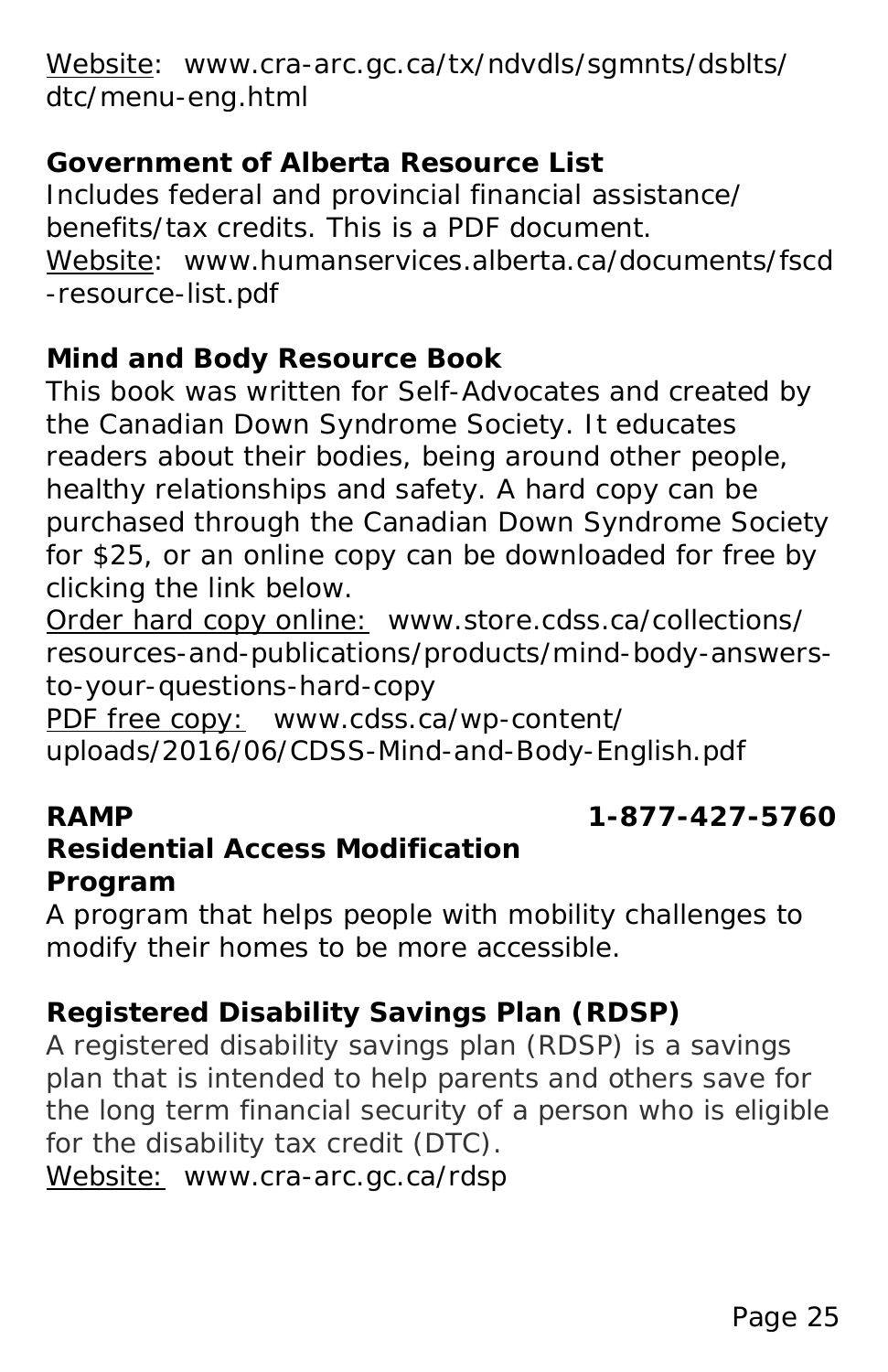**Two Home Healthcare 403-932-6246** Providing sales and rentals of a wide range of medical aids and equipment. Website: www.twopharmacy.ca

**West Jet - One Person, One Fare Program (OPOF)** This program provides additional seating for flights only within Canada to guests who require additional seating '*because they are disabled or disabled by obesity'*. Please see their website for current policy information. Website: www.westjet.com

**West Jet - Medical Seating Program** This program provides additional legroom in specific seating areas and applies to all WestJet operated\* flights for: *Guests who cannot safely travel without special seating accommodation due to a medical disability.*

*'If you are travelling on a flight operated by an [airline](https://www.westjet.com/en-ca/about-us/airline-partners)  [partner,](https://www.westjet.com/en-ca/about-us/airline-partners) you must contact that operating carrier to inquire about and or/make similar arrangements if available.'*

Please see their website for current policy information. Website: www.westjet.com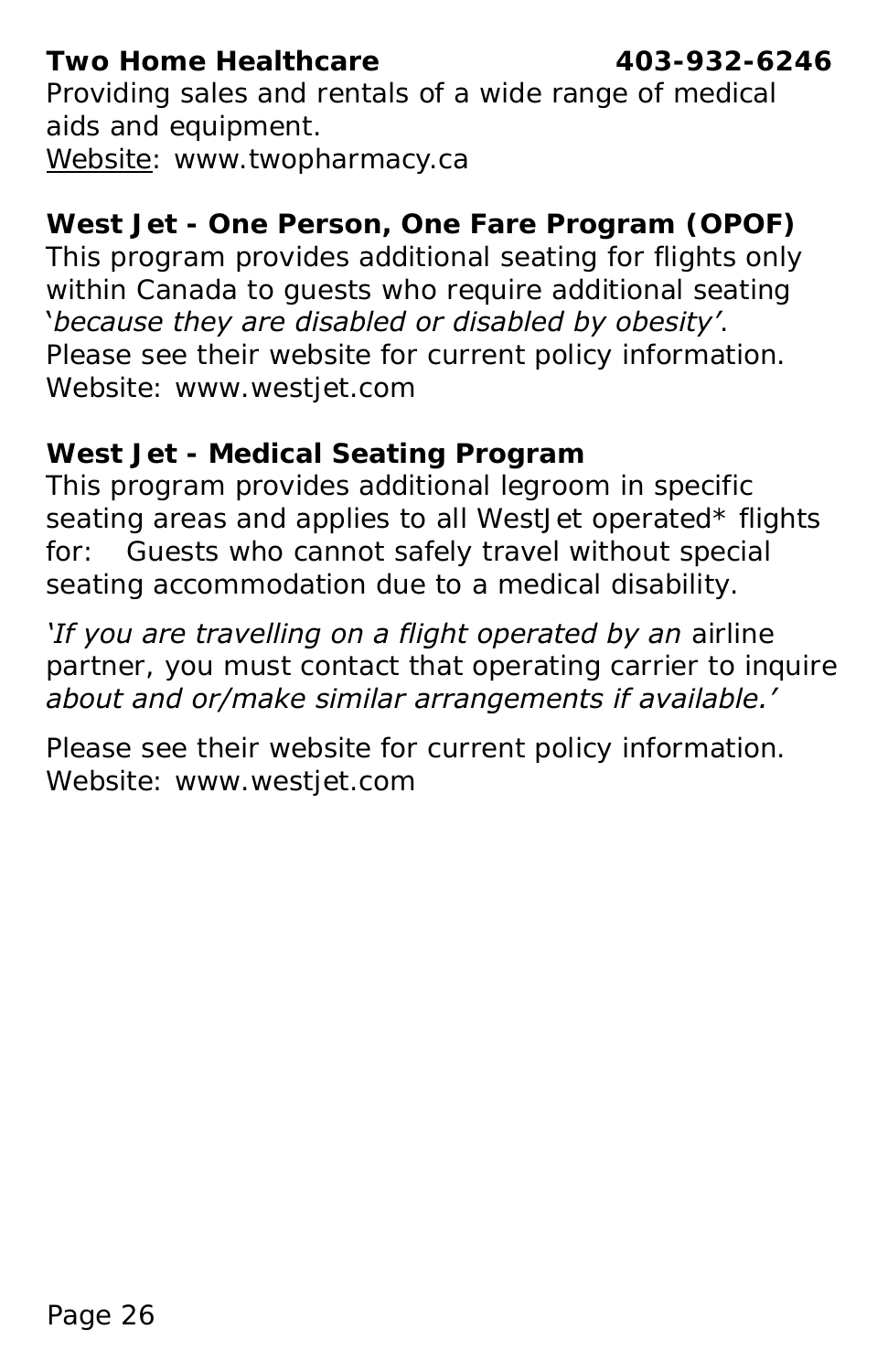| Notes: |  |  |              |
|--------|--|--|--------------|
|        |  |  |              |
|        |  |  |              |
|        |  |  |              |
|        |  |  |              |
|        |  |  |              |
|        |  |  |              |
|        |  |  |              |
|        |  |  |              |
|        |  |  |              |
|        |  |  |              |
|        |  |  |              |
|        |  |  |              |
|        |  |  |              |
|        |  |  |              |
|        |  |  |              |
|        |  |  |              |
|        |  |  |              |
|        |  |  |              |
|        |  |  |              |
|        |  |  | $\mathbf{r}$ |
|        |  |  |              |
|        |  |  |              |
|        |  |  | ۰,           |
|        |  |  |              |